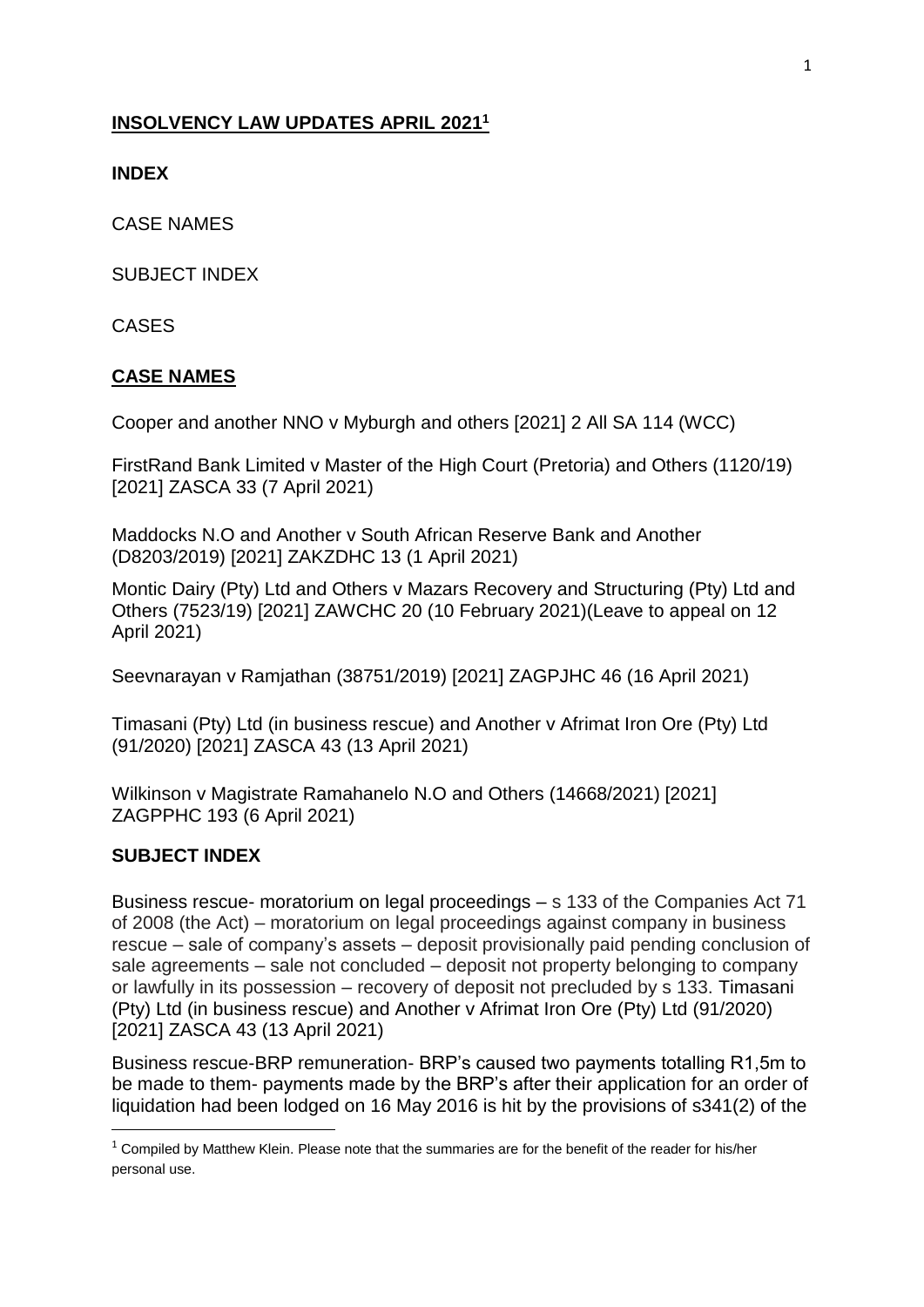old Act and fall to be repaid. Montic Dairy (Pty) Ltd and Others v Mazars Recovery and Structuring (Pty) Ltd and Others (7523/19) [2021] ZAWCHC 20 (10 February 2021) LEAVE TO APPEAL GRANTED Montic Dairy (Pty) Ltd and Others v Mazars Recovery and Structuring (Pty) Ltd and Others (7523/19) [2021] ZAWCHC 20 (10 February 2021)(Leave to appeal on 12 April 2021)

Business rescue-Section 145(1)*(a)* of the Act – notice of court proceedings to creditors concerning business rescue proceedings – a general notification requirement – duty to notify creditors rests on business rescue practitioner. Timasani (Pty) Ltd (in business rescue) and Another v Afrimat Iron Ore (Pty) Ltd (91/2020) [2021] ZASCA 43 (13 April 2021)

Company law-directors – Section 424(1) of the Companies Act 61 of 1973 – Where the business of a company has been carried on recklessly or with intent to defraud creditors of the company or creditors of any other person or for any fraudulent purpose, the court may, on application, declare that any person who was knowingly a party thereto, shall be personally responsible, without any limitation of liability, for all or any of the debts or other liabilities of the company – Director's actions, which were not to the advantage of company's creditors, constituting reckless or fraudulent conduct within the meaning of section 424(1) of the Companies Act, attracting personal liability for company's debts. Cooper and another NNO v Myburgh and others [2021] 2 All SA 114 (WCC)

Creditors-contributions-section 106-and sect 89 (2) and [14](http://www.saflii.org/za/legis/consol_act/ia1936149/index.html#s14) (3) – liability for costs of sequestration when there is no free residue or free residue is insufficient – whether secured creditors relying solely on their security are liable to contribute – whether petitioning creditor is solely liable-secured not liable FirstRand Bank Limited v Master of the High Court (Pretoria) and Others (1120/19) [2021] ZASCA 33 (7 April 2021)

Impeachable transactions- Business rescue-BRP remuneration- BRP's caused two payments totalling R1,5m to be made to them-iquidators claim that these payments are void in terms of s341(2) of the Companies Act, 1973 ("the old Act") and seek repayment of the amount of R1,5m to the company in liquidation-: after presentation of the application for winding-up to the court (*in casu* 16 May 2016) the company was precluded from making any payments to third parties Montic Dairy (Pty) Ltd and Others v Mazars Recovery and Structuring (Pty) Ltd and Others (7523/19) [2021] ZAWCHC 20 (10 February 2021) LEAVE TO APPEAL GRANTED Montic Dairy (Pty) Ltd and Others v Mazars Recovery and Structuring (Pty) Ltd and Others (7523/19) [2021] ZAWCHC 20 (10 February 2021)(Leave to appeal on 12 April 2021)

Insolvency law and other acts- [Currency and Exchanges Act, and](http://www.saflii.org/za/legis/consol_act/caea1933213/) its regulations, contemplate the application of insolvency law to determine the rights of the parties-Interrogations- [Section 152](http://www.saflii.org/za/legis/consol_act/ia1936149/index.html#s152) of the [Insolvency Act, 24 of 1936,](http://www.saflii.org/za/legis/consol_act/ia1936149/) until such time as the trustees are "properly" authorized by the Master to do so. The Third Respondent is interdicted and prohibited from participating in and being present at the enquiry in terms of [Section 152](http://www.saflii.org/za/legis/consol_act/ia1936149/index.html#s152) of the [Insolvency Act, in](http://www.saflii.org/za/legis/consol_act/ia1936149/) the insolvent estate of J.J. Wilkinson T299/2017, pending the judgment in case no 26586/2013 in this court. The Second Respondent is ordered to pay the costs of this application on the scale as between attorney and client, including the costs of two counsel, where utilized. Wilkinson v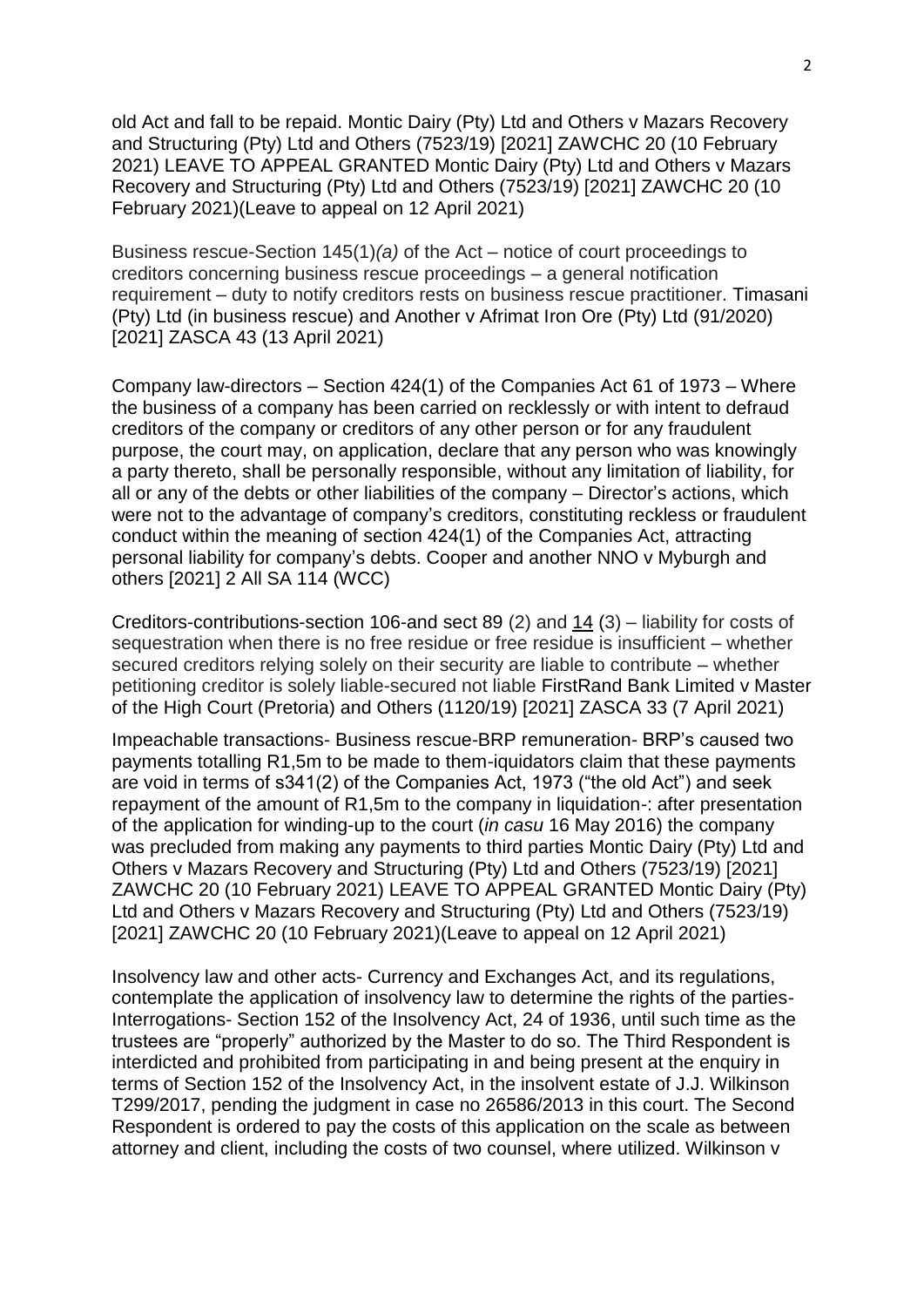Magistrate Ramahanelo N.O and Others (14668/2021) [2021] ZAGPPHC 193 (6 April 2021)

Reserve Bank declared the monies in the bank accounts of the two companies which had been blocked to be forfeited, and directed that the monies should be disposed of (by the banks concerned) by deposit into the national revenue fund. Ordered that the liquidators get the money back. Maddocks N.O and Another v South African Reserve Bank and Another (D8203/2019) [2021] ZAKZDHC 13 (1 April 2021)

Sequestration application-benefit for creditors- even if the price realised from the sale of the property leaves no free residue available for creditors but only settles the debt (R1 788 340.80) owing to the secured creditor (SA Home Loans), the respondent will no longer be required to continue repaying the debt owing to the secured creditor in monthly instalments of R19 436.14. There will then be a prospect, which is not too remote, that an advantage to creditors may result from an increased contribution from the respondent's earnings. Seevnarayan v Ramjathan (38751/2019) [2021] ZAGPJHC 46 (16 April 2021)

## **CASES**

## **Maddocks N.O and Another v South African Reserve Bank and Another (D8203/2019) [2021] ZAKZDHC 13 (1 April 2021)**

Insolvency law and other acts- [Currency and Exchanges Act, and](http://www.saflii.org/za/legis/consol_act/caea1933213/) its regulations, contemplate the application of insolvency law to determine the rights of the parties-Reserve Bank declared the monies in the bank accounts of the two companies which had been blocked to be forfeited, and directed that the monies should be disposed of (by the banks concerned) by deposit into the national revenue fund. Ordered that the liquidators get the money back.

The applicants in this matter are the joint liquidators of two companies, Sun Candle Products (Pty) Limited and Xinming Mountain Textile (Pty) Limited. Winding-up orders in respect of these companies were made by this court, provisionally on 17 February 2017 and finally on 10 March 2017. The *concursus creditorum* in respect of each company is taken to have been established on 13 February 2017 when the applications were lodged with this court. In each of those cases the orders were made under the Companies Act, 1973 on the application of a creditor, Pathema CC.

On 10 September 2015 (ie well before the winding-up commenced) the South African Reserve Bank, which is the first respondent in these proceedings, issued "blocking orders" in respect of the amounts standing to the credit of each of the companies in various South African banks. (Where I use the words "bank" or "banks" I mean the commercial banks at which the accounts were held by the companies. The Reserve Bank will be referred to as such.) Such orders had the effect that "no person may withdraw or cause the withdrawal of funds together with interest thereon and/or accrual thereto in accounts held" at the banks. (I quote from the notifications sent to the banks.)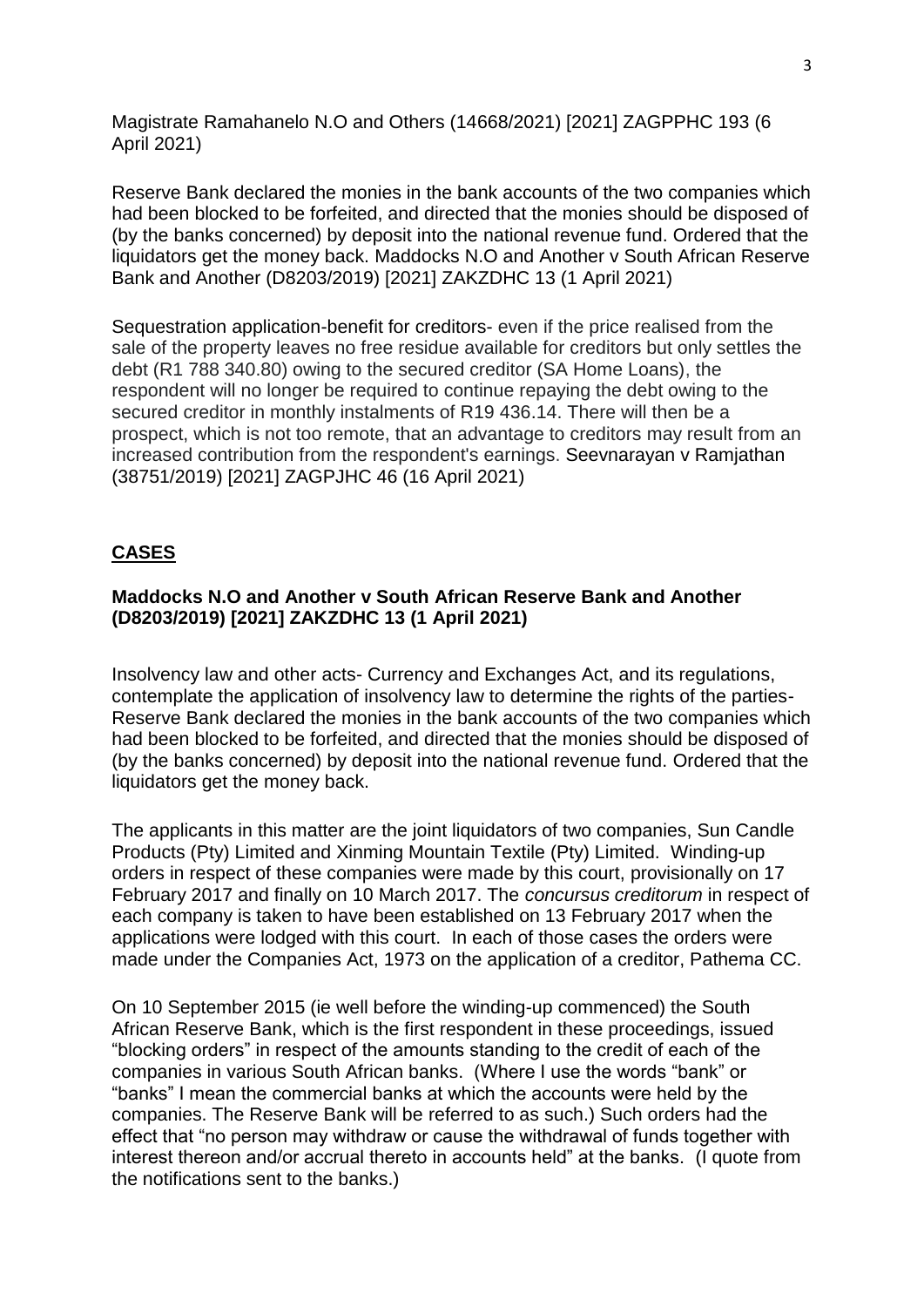By notices published in the Government Gazette under the hand of a deputy governor of the Reserve Bank, a Mr Naidoo, after the winding-up of the two companies had commenced, the Reserve Bank declared the monies in the bank accounts of the two companies which had been blocked to be forfeited, and directed that the monies should be disposed of (by the banks concerned) by deposit into the national revenue fund. For that reason, and because the liquidators want the money back, the National Treasury is cited as the second respondent in these proceedings.

The applicants seek orders declaring the forfeiture orders made by the Reserve Bank null and void and directing the National Treasury to pay the amounts in question to the applicants in their capacities as joint liquidators of the companies.

The contentions of the applicants are in relevant part summarised as follows in the founding affidavit.

'I submit:-

- (a) that by virtue of the winding-up and the establishment of the *concursus creditorum* on 13 February 2017, the monies held in the bank accounts to the credit of Sun Candle and Xinming fall into the insolvent estates and are subject to the provisions of s 391 and s 342 of the (old) Companies Act;
- (b) that the applicants in their capacity as liquidators are under a statutory duty to take possession of these assets;
- (c) that the first respondent does not have any superior right to these funds in preference to the rights of proved creditors …;
- (d) that the first respondent mistakenly believes that it is not bound by the aforementioned provisions [of] the Companies Act in that it can act in disregard of the statutory duties of the applicants.'

The powers which the Reserve Bank exercised (or purported to exercise) are derived from the **[Currency and Exchanges Act 9 of 1933](http://www.saflii.org/za/legis/consol_act/caea1933213/)** and the regulations made thereunder. Little of any consequence of the original Act remains in force besides s 9 which is headed "Regulations regarding Currency, Banking or the Exchanges".

[7] In relevant part s 9 of the Act reads as follows.

'(1) The [President] may make regulations in regard to any matter directly or indirectly relating

to or affecting or having any bearing upon currency, banking or exchanges.

(2) (a) Such regulations may provide that the [President] may apply any sanctions therein

set forth which he thinks fit to impose, whether civil or criminal.

(b) Any regulation contemplated in paragraph (a) may provide for-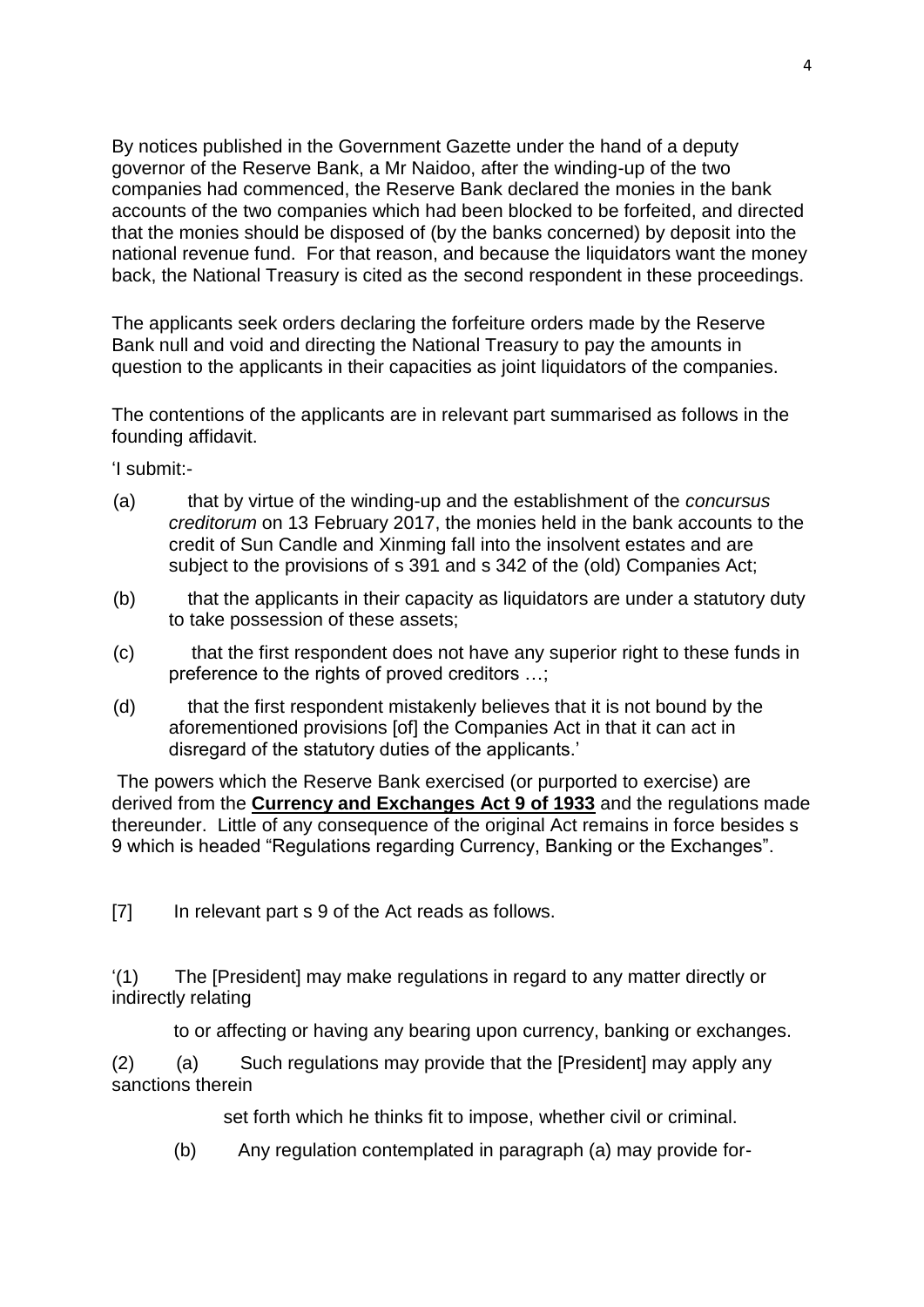(i) the blocking, attachment and obtaining of interdicts for a period referred to in paragraph (g) by the Treasury and the forfeiture and disposal by the

 Treasury of any money or goods referred to or defined in the regulations or

 determined in terms of the regulations or any money or goods into which

such money or goods have been transformed by any person,

and-

 (aa) which are suspected by the Treasury on reasonable grounds to be

involved in an offence or such suspected offence

against any

regulation referred to in the section, or in respect of which such offence has been committed or so suspected to have been committed;

- (bb) which are in the possession of the offender, suspected offender or any other person or have been obtained by any such person or are due to any such person and which would not have been in such possession or so obtained or due if such offence or suspected offence had not been committed; or
- (cc) by which the offender, suspected offender or any other person have been benefited or enriched as a result of such offence or suspected offence;

provided that, in the case of any person other than the offender or suspected offender …

(ii) in general, any matter which the [President] deems necessary

for the

fulfilment of the objectives and purposes referred to in subparagraph (i), including the blocking, attachment, interdicting, forfeiture and disposal referred to in sub-paragraph (i) by the Treasury of any other money or goods belonging to the offender, suspected offender or any other person in order to recover an amount equal to the value of the money or goods recoverable in terms of the regulations referred to in sub-paragraph (i), but which can for any reason not be so recovered.

(c) Any regulation contemplated in paragraph (a) may authorise any person who is vested with any power or who shall fulfil any duty in terms of the regulation, to delegate such power or assign such duty, as the case may be, to any other person.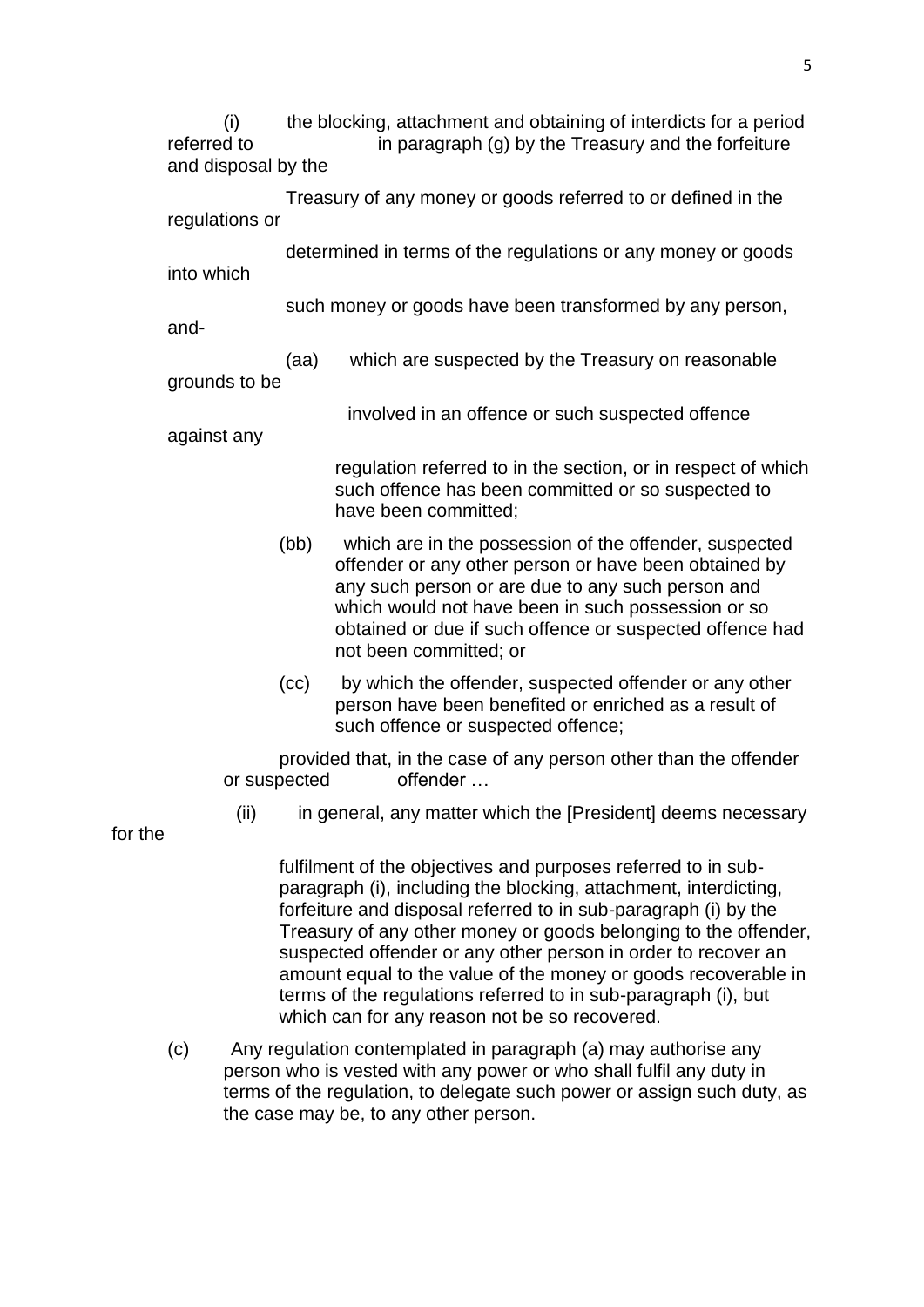It is argued on behalf of the applicants that the forfeiture orders had the unlawful effect of disturbing the *concursus creditorum*. Reference is made to the classic formulation of the rule by Lord De Villiers CJ in *Walker v Syfret* **[1911 AD 141](http://www.saflii.org/cgi-bin/LawCite?cit=1911%20AD%20141)** at 160.

'The effect of a winding-up order is to establish a *concursus creditorum*, and nothing can thereafter be allowed to be done by any of the creditors to alter the rights of the other creditors.'

With regard to this formulation of the effect of a *concursus creditorum*, and with regard to other provisions of the Companies Act which featured in argument, Mr *Maritz* SC, who appears for the Reserve Bank, has argued that the error perpetrated by the applicants is to regard the Reserve Bank as a creditor of the companies. Before dealing with the argument, I think it is important to note that the effect of a *concursus creditorum* is somewhat wider, and logically so; and that the words in the judgment just quoted were not intended, and should be not misinterpreted, to confine the protection afforded on insolvency to what might be called misconduct on the part of creditors.

[33] My attention was drawn in argument to the fact that there are other statutes which contain provisions which exclude the application of insolvency law in particular circumstances. One of those is s 10 of the Admiralty Jurisdiction Regulation Act, 105 of 1983, referred to in paragraph 22 of the judgment in *CSARS v Van Der Merwe NO*. The applicants argue that it is significant that neither the **[Currency and](http://www.saflii.org/za/legis/consol_act/caea1933213/)  [Exchanges Act, 1933](http://www.saflii.org/za/legis/consol_act/caea1933213/)** nor the regulations under it, contain any such provision. The argument can in my view be developed a little further. For the sake of convenience, I restate s 9(3) of the Act again here.

'[The President] may, by any such regulations, suspend in whole or in part this Act or any other Act of Parliament or any other law relating to or affecting or having any bearing upon currency, banking or exchanges, and any such Act or law which is in conflict or inconsistent with any such regulation shall be deemed to be suspended insofar as it is in conflict or inconsistent with any such regulation.'

Properly construed, this provision means that where what is sought to be done by regulation under the [Currency and Exchanges Act may](http://www.saflii.org/za/legis/consol_act/caea1933213/) come into conflict with, or be inconsistent with what is to be done under any other law (including any Act of Parliament), that other Act or law may be deemed to be suspended by regulation to the extent necessary to extinguish the conflict or inconsistency so that the regulations may prevail. The [Currency and Exchanges Act recognises](http://www.saflii.org/za/legis/consol_act/caea1933213/) that regulations for the achievement of the objects contemplated by it may very well come into conflict with or be inconsistent with other law ordinarily applicable. The remedy for that was left (rightly or wrongly) to the President (originally the Governor General) who was empowered to declare by regulation that the other Act or law be suspended to the extent necessary. That could have been done here, as was done, for instance, in the Admiralty Jurisdiction Regulation Act. It was not done. The fact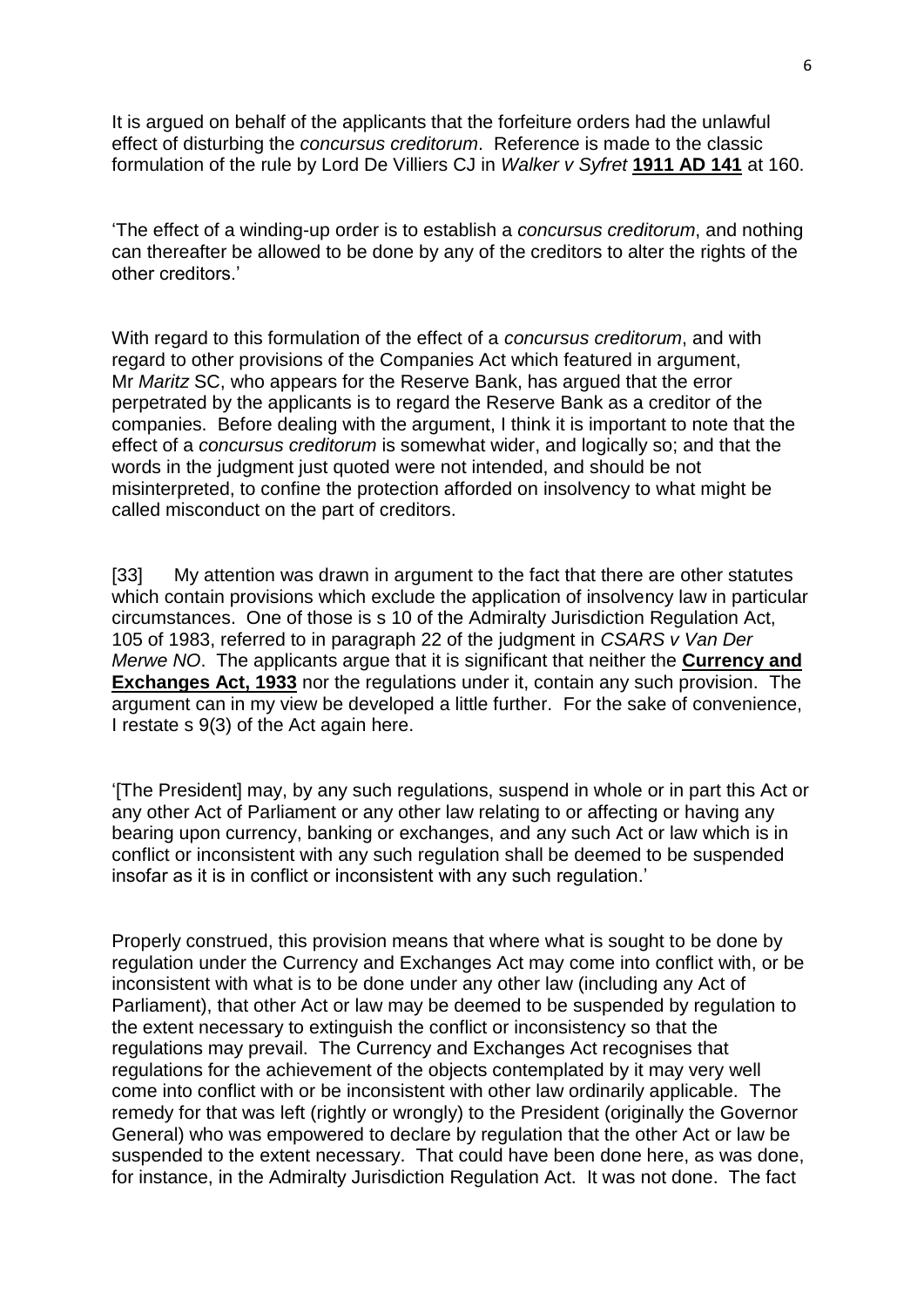that it was not done supports the conclusion that in the circumstances we are confronted with in this case, the [Currency and Exchanges Act, and](http://www.saflii.org/za/legis/consol_act/caea1933213/) its regulations, contemplate the application of insolvency law to determine the rights of the parties.

[34] The second respondent (the National Treasury) initially argued that it was not lawful for the court to order the payment of monies to the liquidators out of the National Revenue Fund. That argument was correctly abandoned.

[35] I find for the applicants, but I should make it clear that I do not do so upon the basis that the intervention of the winding-up of the companies rendered any forfeiture order at all unlawful. I do so upon the basis that it rendered unlawful the issue of forfeiture orders which made it mandatory for the banks to ignore the companies' claims, and pay the amounts in question into the National Revenue Fund. The question as to whether there is room for a creditor's claim generated by a forfeiture order made post-liquidation does not need to be decided.

The following forfeiture orders are declared null and void:

- (a) Notice 515 of 2018 which is annexure "JM6" annexed to the founding affidavit;
- (b) Notice 527 of 2017 which is annexure "JM9" annexed to the founding affidavit;
- (c) Notice 514 of 2018 which is annexure "JM11" annexed to the founding affidavit.
- 2. The second respondent is directed to pay the amounts set forth in the aforementioned forfeiture orders together with interest thereon into the applicants' banking account, particulars of which are as follows-

The costs of this application shall be paid by the respondents, jointly and severally, including the costs of two counsel where employed.

## **Wilkinson v Magistrate Ramahanelo N.O and Others (14668/2021) [2021] ZAGPPHC 193 (6 April 2021):**

Interrogations- [Section 152](http://www.saflii.org/za/legis/consol_act/ia1936149/index.html#s152) of the [Insolvency Act, 24 of 1936,](http://www.saflii.org/za/legis/consol_act/ia1936149/) until such time as the trustees are "properly" authorized by the Master to do so. The Third Respondent is interdicted and prohibited from participating in and being present at the enquiry in terms of **[Section 152](http://www.saflii.org/za/legis/consol_act/ia1936149/index.html#s152)** of the **[Insolvency Act, in](http://www.saflii.org/za/legis/consol_act/ia1936149/)** the insolvent estate of J.J. Wilkinson T299/2017, pending the judgment in case no 26586/2013 in this court. The Second Respondent is ordered to pay the costs of this application on the scale as between attorney and client, including the costs of two counsel, where utilized.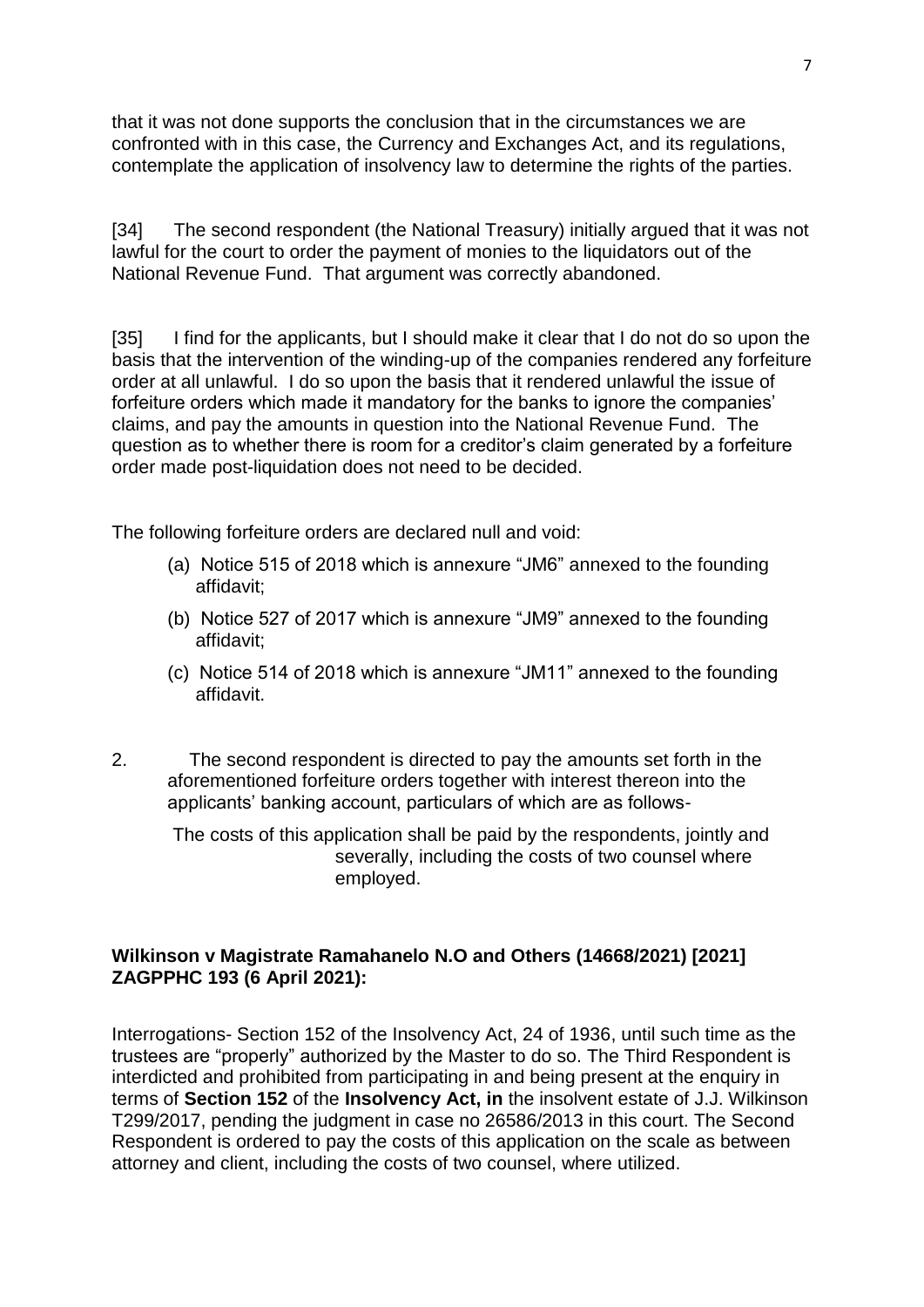This is the judgment in a dispute regarding the continuation of an enquiry in terms of [section 152](http://www.saflii.org/za/legis/consol_act/ia1936149/index.html#s152) of the [Insolvency Act, 24 of 1936,](http://www.saflii.org/za/legis/consol_act/ia1936149/) which dispute came before the urgent court last week. At the time of hearing the application, the parties were in agreement that the reservation of the judgment for the week would not prejudice any of them.

# [2] The parties

2.1 The applicant is Mr Wilkinson. He is an esrtwhile attorney of this court and he was finally sequestrated on 11 June 2018.

2.2 The Second respondent is the co-trustee of Mr Wilkinson's insolvent estate and she acted in the matter with the acquiescence of her co-trustee.

2.3 The first respondent is a magistrate before whom an insolvency enquiry in Mr Wilkinson's insolvent estate is pending.

2.4 The third respondent is Willbo Investments 4 (Pty) Ltd ("Willbo"). It is a company for which Mr Wilkinson has previously acted as an attorney when he was still practicing as Wilkinsons Attorneys. The business relationship between Willbo and Wilkinsons Attorneys extended beyond the mere attorney/client relationship and involved business dealings negotiated between Mr Wilkinson and Willbo's controlling mind, Mr Menno Parsons. It involved, *inter alia*, the purchase and subsequent selling of a farming property and various investments, which commenced more than a decade ago.

2.5 The fourth respondent is the Master of this Court.

[3] The relief claimed

Mr Wilkinson claims the following relief on an urgent basis:

3.1 That the magistrate and the trustees be interdicted and "prohibited" from continuing with the enquiry in terms of [Section 152](http://www.saflii.org/za/legis/consol_act/ia1936149/index.html#s152) of the [Insolvency Act, 24 of 1936,](http://www.saflii.org/za/legis/consol_act/ia1936149/) until such time as the trustees are "properly" authorized by the Master to do so.

3.2 That Willbo "*be interdicted and prohibited from participating and being present*" at the enquiry pending the delivery of the judgment under case number 26586/2013.

[4] History of litigation between Mr Wilkinson and Willbo

In order to understand the basis upon which Mr Wilkinson claims the relief mentioned in paragraph 3.2 above and to determine whether he is entitled to such relief, it is necessary to have regard to the litigation history between the said parties. This has been set out in the founding affidavit along the following terms:

4.1 In 2010, Mr Wilkinson, acting on instruction of Mr Parsons negotiated the purchase of a farm in Zeerust which Absa Bank intended to sell in execution. The farm was purchased in the name of Willbo, of which Mr Parsons was the majority, but not sole, shareholder. He was the financier of prospective business ventures, including the purchase of the farm, for which he, through a company of which a trust under his control was the shareholder, provided bond cover to secure the financing of the purchase price.

4.2 The farm was subsequently sold to the Department of Rural Development and Land Reform pursuant to a land claim, for a substantial profit. A dispute arose between the shareholders of Willbo and Mr Wilkinson regarding the distribution of the proceeds. Issues relating to shareholding percentages, loan accounts, distribution agreements, fees and costs abounded. On 20 August 2012 Mr Wilkinson rendered his version of the distribution account relating to the proceeds of the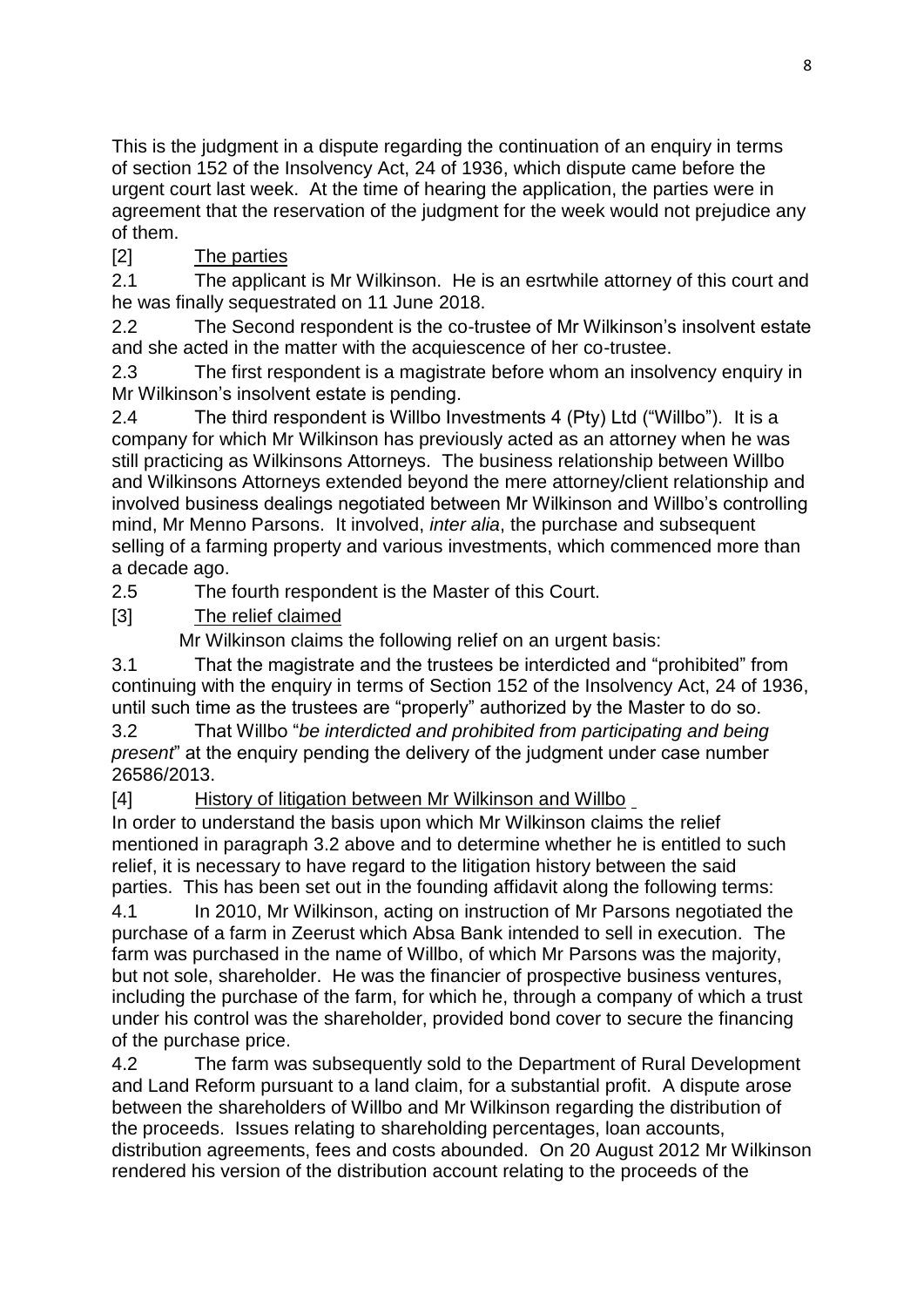sale. This was followed by various meetings and auditors' scrutiny, still resulting in a disputed claim in excess of R 4,6 million.

4.3 Pursuant to the above dispute, on 2 May 2013, Willbo launched an application in this court in case no 26586/13 for urgent relief in camera against Mr Wilkinson and Wilkinsons Attorneys for payment into trust of the above amount pending a statement and debatement of accounts (the "debatement application").

4.4 Pursuant to the in camera application, a provisional order was granted. At that time, an amount of R 481 658,91 was all that was left in Wilkinson Attorneys' trust account in respect of the transaction in question. Willbo consequently launched a contempt application, which was dismissed with costs by Potterill, J on 30 May 2013.

4.5 Willbo also launched an application for discovery in terms of **[Rule](http://www.saflii.org/za/legis/consol_act/ia1936149/index.html#s35)  [35\(12\)](http://www.saflii.org/za/legis/consol_act/ia1936149/index.html#s35)** as well as an application to compel. Upon this becoming opposed, these applications were abandoned.

4.6 The debatement application was heavily contested before Preller J on 11 August 2014, during which the claim for payment of a specific amount also fell by the wayside pending finalisation of the application. After having heard the debatement application, Preller J reserved judgment. To date hereof, some 6½years later, judgment still hasn't been delivered.

4.7 While judgment remained reserved, Willbo submitted a claim at the Attorneys Fidelity Fund during 2016, to which Willkinson Attorneys responded. Although there is no certainty as to what happened with this claim, having regard to the further conduct of the parties, it appears in all probability, that it was unsuccessful.

The section 152 enquiry has been authorized by the Master and the relief claimed by Mr Wilkinson as referred to in paragraph 3.1 above cannot succeed. Counsel for the second respondent, Adv Klopper, has stated that had Mr Wilkinson or his "very senior attorney" (being the description used by Adv Klopper and by the second respondent, repetitively in her affidavits) simply picked up the telephone, this would easily have been established. At least, so they argue, this should have been clear after the delivery of the answering affidavit. I agree, but this does not detract from the remainder of the relief.

7.2 The remainder of the relief claimed by Mr Wilkinson is of a (hopefully) limited duration, that is, an interdict described in paragraph 3.2 above, until such time as retired judge Preller delivers the judgment in the "debatement application" in case no 26856/2013. I am of the view that, in order to prevent an abuse of the process envisaged by section 152 by Willbo, this relief should be granted.

7.3 Although costs *de boniis propriis* were no longer pursued against the second respondent, it was sought against her as opposing party. Even if the result of a costs order against her in her official capacity will have the result of the insolvent estate being liable, I find no reason to depart from the general rule that costs should follow the event. In the notice of motion, costs were only claimed against Willbo in the event of opposition. In its absence and, having not opposed the application, it would be improper to now grant a costs order against it, even if it was, as indicated above, the instigating party. Whether the costs should be awarded at a punitive scale is something else. In respect of the opposition to the issue of whether the enquiry had been authorized by the Master or not, the opposition was justified. In respect of the more important issue, namely that of abuse, not only was the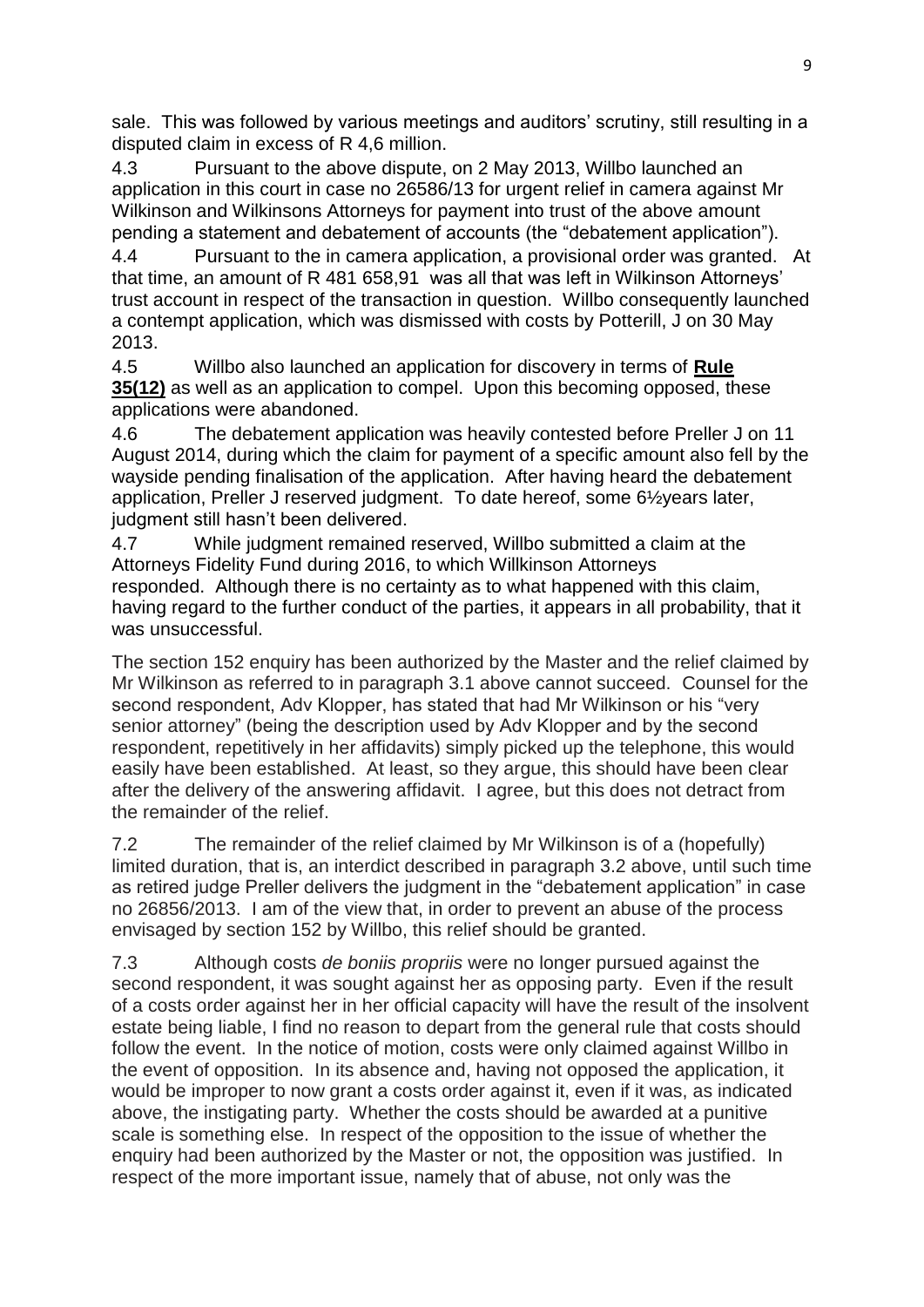opposition unreasonable, but there was an almost deliberate failure to furnish the court with any particularity as to the status of the estate and its administration, the nature of the outstanding information required, the extent of the trustees' enquiries to date or whether and why they had been so hampered that an enquiry was needed. Large portions of the answering affidavits are vague and purely argumentative. As far as the court has been informed, nothing of substance has been done since the first meeting of creditors in April 2019, save for correspondence with Willbo's attorneys which led to the current application. These lapses, omissions or apparent lackadaisical approach to both the finalization of the estate or to litigation, justify, in my view, a punitive costs order.

## [8] Order:

8.1 The Third Respondent is interdicted and prohibited from participating in and being present at the enquiry in terms of **[Section 152](http://www.saflii.org/za/legis/consol_act/ia1936149/index.html#s152)** of the **[Insolvency Act,](http://www.saflii.org/za/legis/consol_act/ia1936149/)  [in](http://www.saflii.org/za/legis/consol_act/ia1936149/)** the insolvent estate of J.J. Wilkinson T299/2017, pending the judgment in case no 26586/2013 in this court.

8.2 The Second Respondent is ordered to pay the costs of this application on the scale as between attorney and client, including the costs of two counsel, where utilized.

# **Seevnarayan v Ramjathan (38751/2019) [2021] ZAGPJHC 46 (16 April 2021):**

Sequestration application-benefit for creditors- even if the price realised from the sale of the property leaves no free residue available for creditors but only settles the debt (R1 788 340.80) owing to the secured creditor (SA Home Loans), the respondent will no longer be required to continue repaying the debt owing to the secured creditor in monthly instalments of R19 436.14. There will then be a prospect, which is not too remote, that an advantage to creditors may result from an increased contribution from the respondent's earnings.

[1] The applicant, Mr Prasanth Seevnarayan, seeks an order that the estate of the respondent, Mr Kuvesh Ramjathan, be placed under provisional sequestration. Section 10 of the Insolvency Act 24 of 1936 (the [Insolvency Act\) provides](http://www.saflii.org/za/legis/consol_act/ia1936149/) that '[i]f the court to which the petition for the sequestration of the debtor has been presented is of the opinion that *prima facie- (a)* the petitioning creditor has established against the debtor a claim such as is mentioned in subsection (1) of section nine; and *(b)* the debtor has committed an act of insolvency or is insolvent; and *(c)* there is reason to believe that it will be to the advantage of creditors of the debtor if his estate is sequestrated, it may make an order sequestrating the estate of the debtor provisionally. It is only the last-mentioned requirement that is in issue *in casu.*

[2] The main object of insolvency proceedings is to benefit creditors, not one creditor or some creditors, but the general body of creditors insofar as a *concursus creditorum* comes into being once a sequestration order is made. A further object of insolvency proceedings is achieved insofar as creditors are protected against 'the possible greed and mendacity of other creditors.' *(LAWSA Vol 12 2<sup>nd</sup> Ed para 199* with reference to *Richter v Riverside Estates (Pty) Ltd* [1946 OPD 209](http://www.saflii.org/cgi-bin/LawCite?cit=1946%20OPD%20209) at 223.)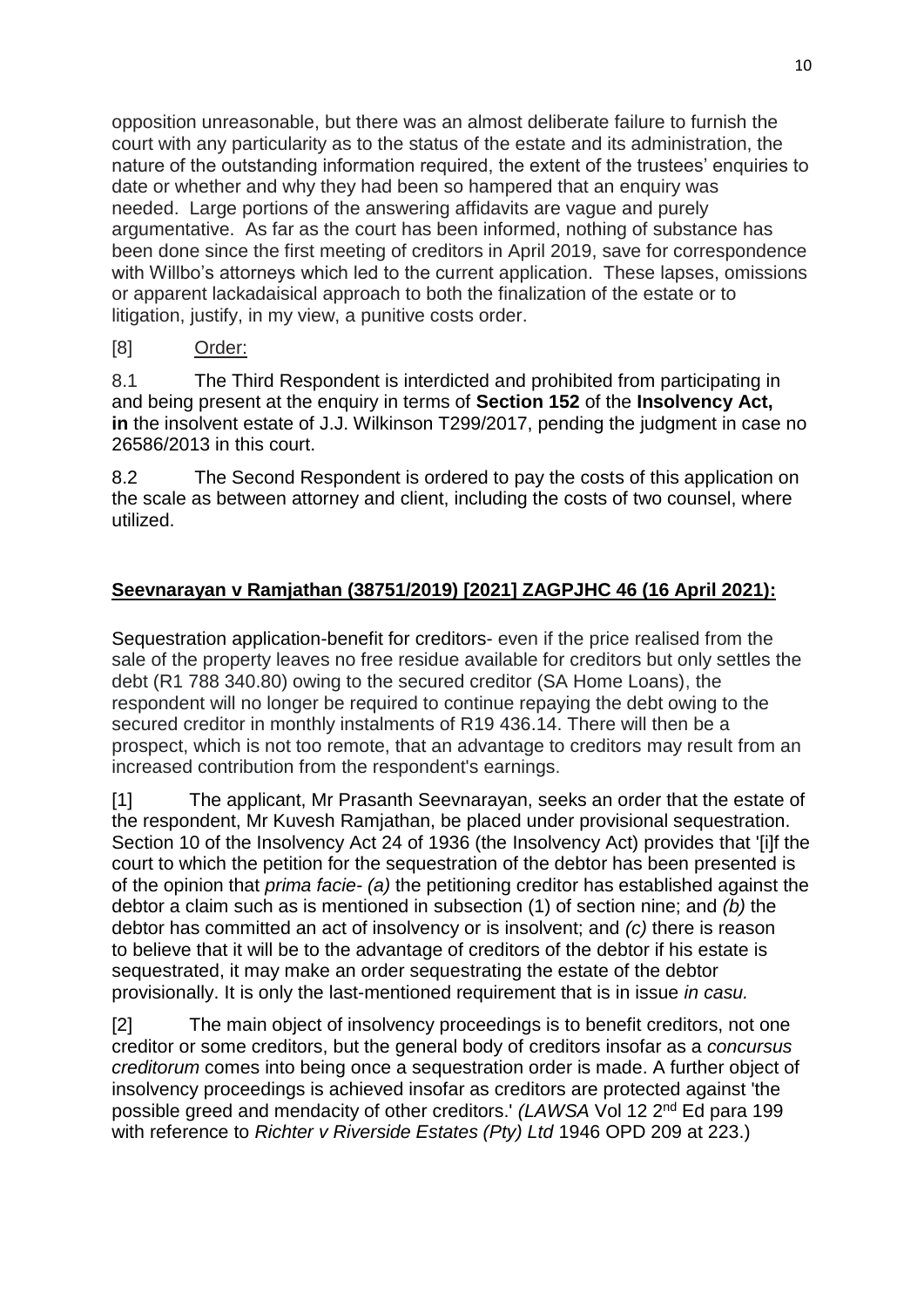[3] In *Investec Bank and another v Mutemeri and another* [2010 \(1\) SA](http://www.saflii.org/cgi-bin/LawCite?cit=2010%20%281%29%20SA%20265)  [265](http://www.saflii.org/cgi-bin/LawCite?cit=2010%20%281%29%20SA%20265) (GSJ) at 274-275, Trengove AJ pointed out that while the creditor's underlying motive may be to obtain payment of his debt, an applicant for sequestration in fact does not constitute proceedings for the recovery of a debt, but rather-

'[i]ts purpose and effect are merely to bring about a convergence of the claims in an insolvent estate to ensure that it is wound up in an orderly fashion and that creditors are treated equally. An applicant for sequestration must have a liquidated claim against the respondent, not because the application is one for the enforcement of the claim, but merely to ensure that applications for sequestration are only brought by creditors with a sufficient interest in the sequestration. Once the sequestration order is granted, the enforcement of the sequestrating creditor's claim is governed by the same rules that apply to the claims of all the other creditors in the estate. The order for the sequestration of the debtor's estate is thus not an order for the enforcement of the sequestrating creditor's claim.'

[4] The applicant and the respondent have been involved in litigation since 2011. On 17 April 2012, the applicant caused summons to be issued against the respondent to recover an amount of R4 million in respect of moneys lent and advanced to the respondent in terms of a written loan agreement. On 18 August 2015, this court granted judgment in favour of the applicant, and the respondent was ordered to pay to him the amount of R4 million plus interest thereon at the rate of 11% per annum compounded monthly in arrears from 20 February 2011 until date of payment and costs of the action.

The valuation report on which the applicant relies is thus not a mere a bald assertion of value and cannot be said to be hopelessly inadequate. The expected high, estimated, and expected low values of the property are derived from a sophisticated statistical calculation of values from various sources including the Surveyor General's Office, Deeds Office (recent sales in the area), banks and estate agents. The valuation report tabulates the details of the most relevant comparative sales and where those comparable sales are situated in relation to the property with graphs showing the average price and total volume of sales in the suburb by Freehold and Sectional properties. From the valuation report it appears that statistically there is a high probability of the property being sold at the valuation amounts as reflected in the report. The improvements on the property and state of the dwelling are matters that fall within the knowledge of the respondent about which he remained silent.

[25] Furthermore, the creditors may also resolve not to sell the property by way of public auction, but rather by way of private treaty. As was said by Fourie AJA in *Swart v Starbuck and others* [2016 \(5\) SA 372](http://www.saflii.org/cgi-bin/LawCite?cit=2016%20%285%29%20SA%20372) (SCA) para 21, 'the creditors of an insolvent estate are in law the masters of the realisation of the assets of the estate'. (Also see *Swart v Starbuck and others* [2017 \(5\) SA 370](http://www.saflii.org/cgi-bin/LawCite?cit=2017%20%285%29%20SA%20370) (CC) para 26.) [Section](http://www.saflii.org/za/legis/consol_act/ia1936149/index.html#s80bis)  [80bis](http://www.saflii.org/za/legis/consol_act/ia1936149/index.html#s80bis) of the [Insolvency Act](http://www.saflii.org/za/legis/consol_act/ia1936149/) [provides](http://www.saflii.org/za/legis/consol_act/ia1936149/) that, at any time before the second meeting of creditors, a trustee shall, if satisfied that any movable or immovable property of the estate ought forthwith to be sold, recommend to the master in writing accordingly, stating his or her reasons for such recommendation. The master may thereupon authorise the sale of such property on such conditions and in such manner as he or she may direct. In terms of [s 82\(1\)](http://www.saflii.org/za/legis/consol_act/ia1936149/index.html#s82) the trustee of an insolvent estate shall, as soon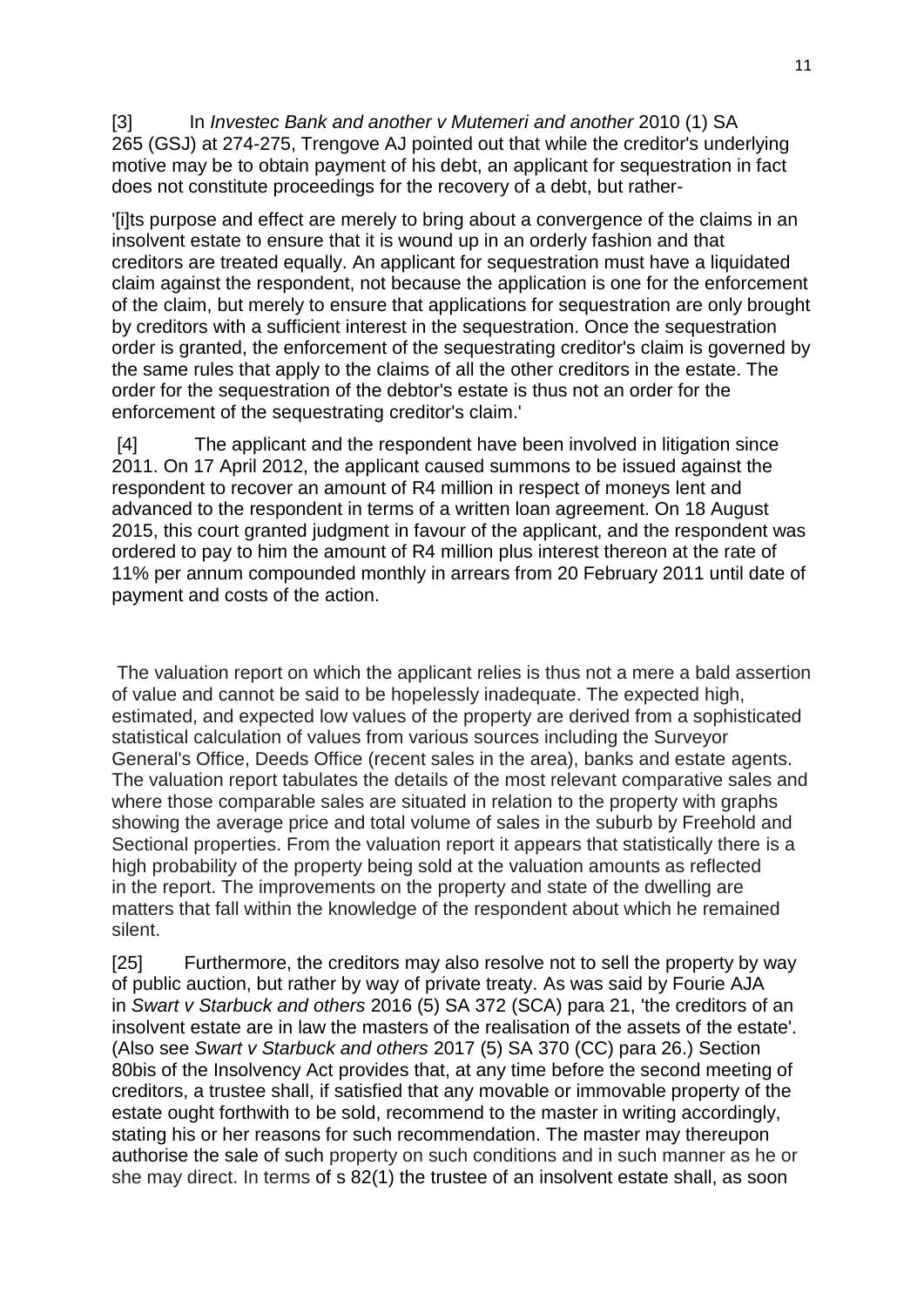as he or she is authorised to do so at the second meeting of the creditors of that estate, sell all the property in that estate in such manner and upon such conditions as the creditors may direct. However, if the creditors have not, prior to the final closing of the second meeting of creditors given any directions, the trustee shall sell the property by public auction or public tender.

[26] Also, even if the price realised from the sale of the property leaves no free residue available for creditors but only settles the debt (R1 788 340.80) owing to the secured creditor (SA Home Loans), the respondent will no longer be required to continue repaying the debt owing to the secured creditor in monthly instalments of R19 436.14. There will then be a prospect, which is not too remote, that an advantage to creditors may result from an increased contribution from the respondent's earnings.

[27] I am in all the circumstances of the opinion that the applicant has established that *prima facie* there is reason to believe that it will be to the advantage of creditors of the respondent if his estate is sequestrated, as contemplated in [s](http://www.saflii.org/za/legis/consol_act/ia1936149/index.html#s10)  [10\(1](http://www.saflii.org/za/legis/consol_act/ia1936149/index.html#s10) *)(c)* of the [Insolvency Act.](http://www.saflii.org/za/legis/consol_act/ia1936149/)

In the result the following order is made:

(a) The estate of the respondent is placed under provisional sequestration.

(b) The respondent and any other party who wishes to avoid the provisional order of sequestration, are called upon to advance reasons, if any, why the court should not order final sequestration of the said estate on Tuesday, 20 July 2021, at 10h00 or so soon thereafter as the matter may be heard.

- (c) A copy of this provisional order must be served on:
- (i) the respondent personally;
- (ii) all employees of the respondent, if any;

(iii) all trade unions of which the employees of the respondent are members, if any;

(iv) the Master of the High Court; and

(v) the South African Revenue Service.

(d) The respondent's costs of opposition are not to be included in the taxed costs of sequestration.

## **FirstRand Bank Limited v Master of the High Court (Pretoria) and Others (1120/19) [2021] ZASCA 33 (7 April 2021):**

Creditors-contributions-section 106-and sect 89 (2) and **[14](http://www.saflii.org/za/legis/consol_act/ia1936149/index.html#s14)** (3) – liability for costs of sequestration when there is no free residue or free residue is insufficient – whether secured creditors relying solely on their security are liable to contribute – whether petitioning creditor is solely liable-secured not liable

[1] This appeal concerns the interpretation of **[s 106](http://www.saflii.org/za/legis/consol_act/ia1936149/index.html#s106)**, read with ss 89(2) and 14(3), of the Insolvency Act 24 of 1936 (the Act) dealing with the liability of creditors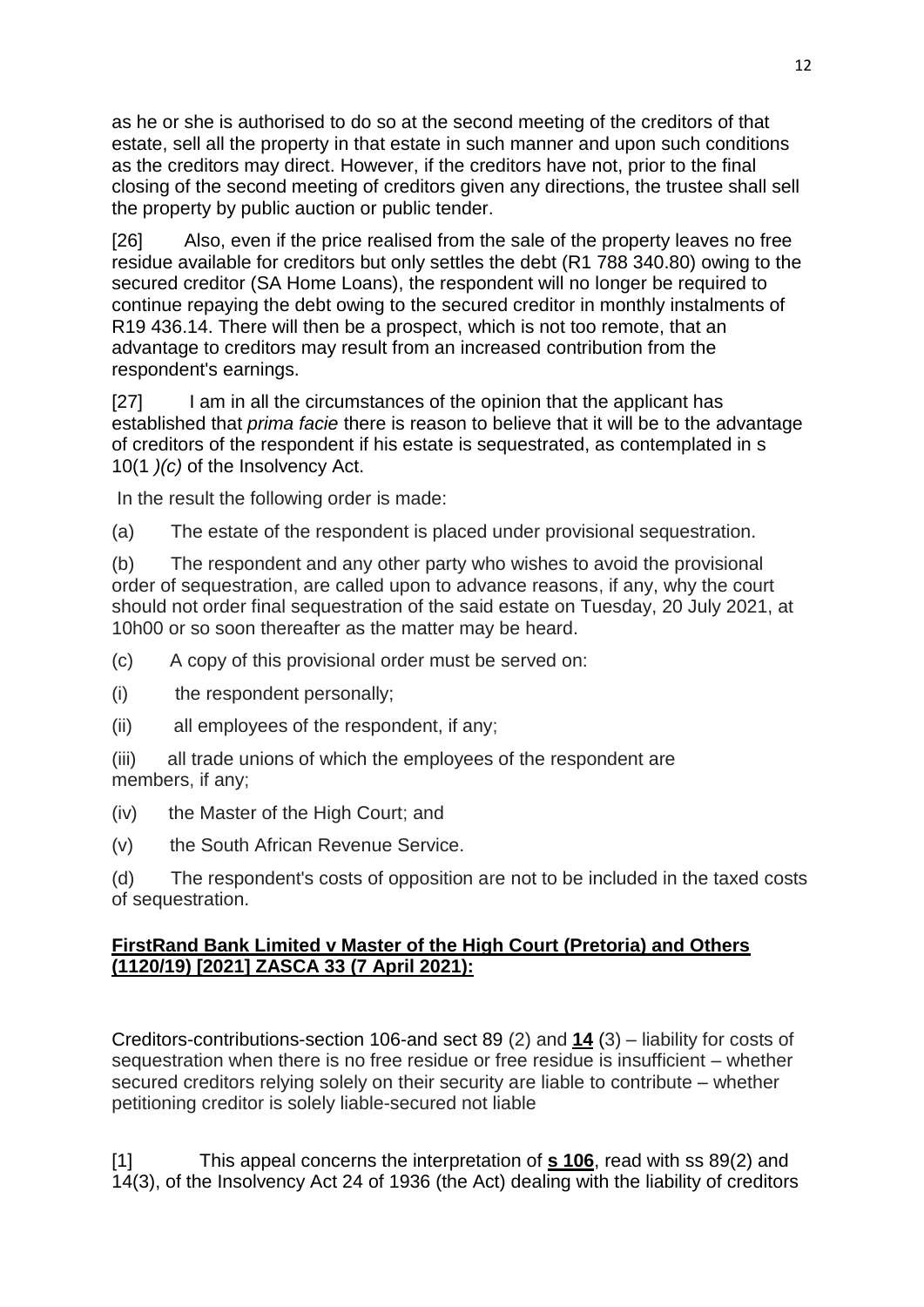to pay a contribution where there is insufficient or no free residue in an insolvent estate to meet expenses, costs and charges connected with the sequestration. Such costs are a charge against the free residue in terms of s 97(2)*(c)* of the Act.

[2] This issue has been a subject of controversy for a while within the insolvency law academic circles. The debate centres on the question of which creditors are liable to pay a contribution for costs where there is a shortfall in the free residue. Does the burden to contribute lie with all creditors who have proved claims against the estate? Does that include secured creditors who have proved their claims but relied solely on their security? And what about the petitioning creditor who applied for the sequestration of the estate in the first place? These questions engaged Vilakazi AJ in the Gauteng Division of the High Court, Pretoria (the high court). But first, the background that led to the application before Vilakazi AJ.

[3] The insolvent, Mr J Z Msimango, prior to his sequestration, owned two sectional title units, which were separately bonded, one to Nedbank Limited in the amount of R577 800 (property 1) and the other to First National Bank (FNB), a division of the appellant (FirstRand), in the amount of R645 840 (property 2) respectively. The unit mortgaged in favour of Nedbank (property 1) fell within the sectional title scheme administered and managed by the second respondent (the Body Corporate).

[4] On 7 October 2009, the Body Corporate launched an application in the high court for the sequestration of the insolvent's estate on the basis that the insolvent owed it R22 000 in arrear levies. A year earlier it had obtained a default judgment against the insolvent in the Pretoria Magistrates' Court for payment of the sum of R8 895.64.

[5] The Body Corporate approached the high court on the strength of a *nulla bona* return issued by the sheriff which rendered the insolvent's conduct an act of insolvency within the ambit of s 8*(b)* of the Act. In its sequestration application, the Body Corporate contended that, '[b]oth properties will be sold when the Respondent [the insolvent] is sequestrated and that as such the probability of a substantial dividend becoming available to concurrent creditors is very likely'. A security certificate was issued by the Master of the High Court, Pretoria (the Master) stating that sufficient security had been given by the Body Corporate for the payment of all fees and charges necessary for the prosecution of all sequestration proceedings, and of all costs of administering the estate until a trustee had been appointed and, if no trustee was appointed, all fees and charges necessary for the discharge of the estate from sequestration.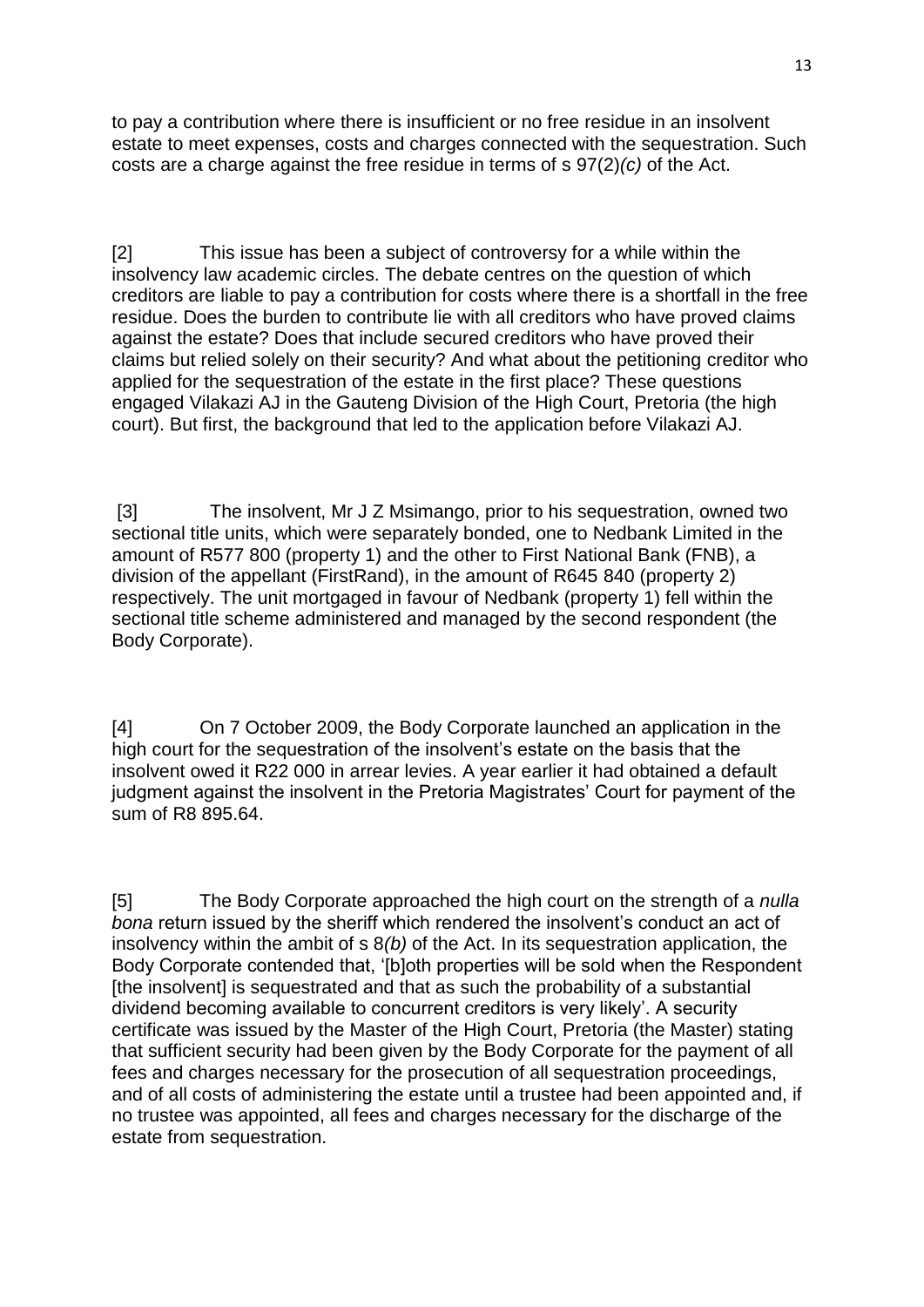[41] Only if there are no other proved and concurrent creditors (including the petitioning creditor) able to contribute, would the secured creditors who have relied solely upon their security be called upon to pay (s 106*(a)* read with s 89(2). This interpretation is sensible as it does not do violence to the words 'to make good the whole of the deficiency, each in proportion to the amount of his claim [not the concurrent portion]' in s 106*(a)*. These words in fact strengthen that construction. The fact that the proviso operates to oblige secured creditors who rely solely on their security to meet the entire deficiency illustrates that there is no other creditor to meet the shortfall. This is consistent with the basic principle that a proviso is not to be construed as if it were an independent enacting provision, but as qualifying the enactment in relation to which it stands as a proviso.**[\[21\]](http://www.saflii.org/za/cases/ZASCA/2021/33.html#_ftn21)** Accordingly, in the case where there are two such secured creditors and a petitioning creditor, the petitioning creditor would be solely liable to pay the costs of sequestration based on their claim.

[42] This construction overcomes the potential unfairness, to secured creditors, that may creep in with friendly sequestrations and in instances where petitioning creditors do not prove their claims, such as in this case. When applying for sequestration a claim would be made that the sequestration of the insolvent would be to the advantage of the creditors whereas the facts may not be supportive of that allegation. The insolvent may only have one or two bonded properties and a shortfall would arise with no benefit realised to creditors.

[43] The appellant gave examples of where it suffered losses running into millions of rands, in instances where it was called upon by trustees or liquidators in various matters to make contributions for costs of sequestration notwithstanding that it had relied solely on its security. Section 14(3) seeks to avoid a situation where a creditor would petition for the sequestration of the estate and not prove a claim, only for other creditors 'to pick up the costs'. In a case like the present one, the unfairness is heightened because bodies corporate petition for sequestration, recover outstanding monies in terms of s 15B(3)*(a)*(i)*(aa)* once a unit is sold and, where there is a shortfall in the free residue other creditors, who have proved their claims (including secured creditors who rely solely on their security), bear the costs, including the costs paid by the petitioning creditor to their attorneys.

[44] This analysis illustrates that *Snyman* was wrongly decided. It further confirms that the Master was wrong in absolving the Body Corporate from paying the contribution on the basis of his reasoning which I have quoted in para 10 above. Lastly, the high court erred by holding FNB and Nedbank liable as co-contributors to the costs of sequestration together with the Body Corporate. For that reason, its decision must be set aside.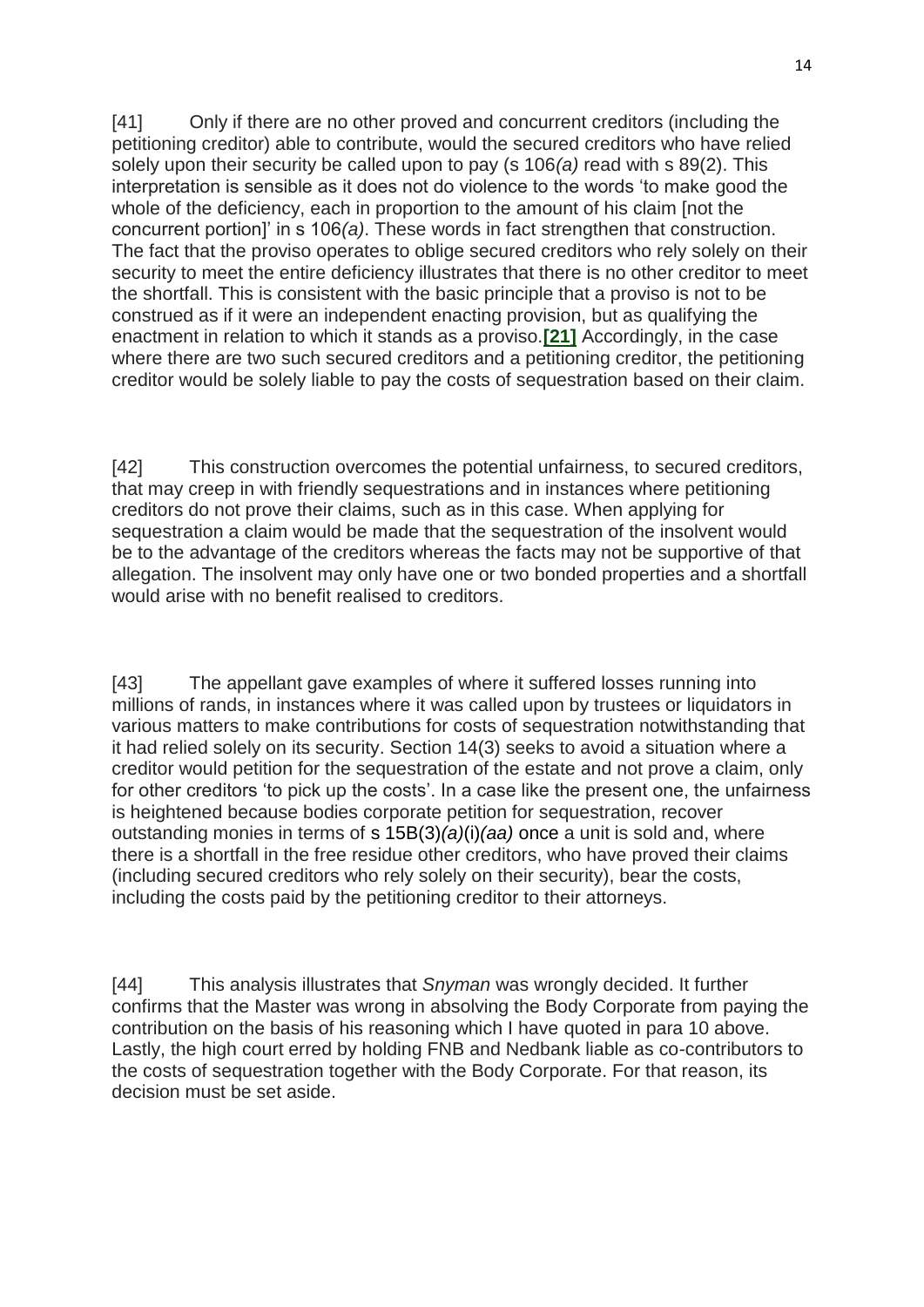[45] In conclusion, having determined the meaning of ss 106, 89(2) and 14(3), it is clear that the Body Corporate as the petitioning creditor is solely liable to pay the costs of sequestration as the other two creditors (FNB and Nedbank) are secured creditors who relied solely on their security. Had there been other creditors found to have been liable to contribute, it would have had to contribute in proportion to the amount of its claim in the petition (R22 000). It is however not necessary to have regard to that amount, as the Body Corporate has been found to be solely liable for payment of the entire R43 680.35 in respect of the taxed bill of costs. Lastly, since this matter is not opposed, there will be no order as to costs.

[46] In the result the following order is made:

1 The appeal is upheld.

2 Paragraph 3 of the order of the Gauteng Division of the High Court, Pretoria is set aside and replaced with the following order:

'3. That the Third and Fourth Respondents are directed to amend the first and final liquidation, distribution and contribution account to reflect that the Second Respondent is solely liable to pay the contribution of R46 663.16.' [The body corporate: THE BODY CORPORATE

OF VICTORY PARK]

3 There is no order as to costs.

## **Timasani (Pty) Ltd (in business rescue) and Another v Afrimat Iron Ore (Pty) Ltd (91/2020) [2021] ZASCA 43 (13 April 2021)**

Business rescue- moratorium on legal proceedings – s 133 of the Companies Act 71 of 2008 (the Act) – moratorium on legal proceedings against company in business rescue – sale of company's assets – deposit provisionally paid pending conclusion of sale agreements – sale not concluded – deposit not property belonging to company or lawfully in its possession – recovery of deposit not precluded by s 133.

Business rescue-Section 145(1)*(a)* of the Act – notice of court proceedings to creditors concerning business rescue proceedings – a general notification requirement – duty to notify creditors rests on business rescue practitioner.

Timasani was placed in business rescue and the practitioner was authorized to sell its assets in terms of the business rescue plan. Afrimat made an offer to purchase a farm and equipment, and paid a deposit of R1,7 million, however, the contracts for the purchase of these assets did not materialise due to the non-fulfilment of suspensive conditions.

The issue was whether Afrimat was precluded from launching proceedings for repayment of the deposit by the moratorium on legal proceedings in section 133 of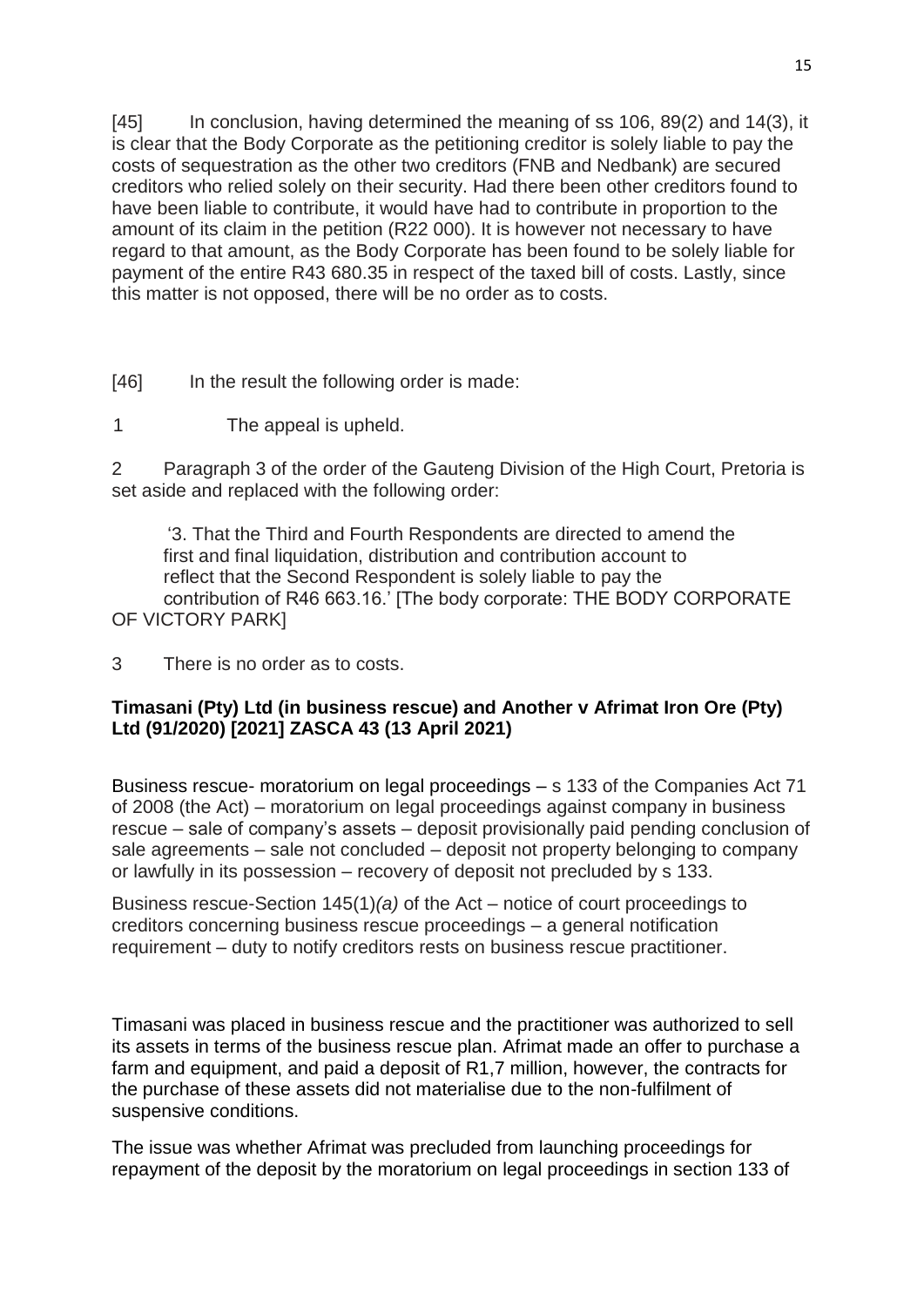the Companies Act 71 of 2008. The High Court found section 133 inapplicable and ordered Timasani to repay the deposit, together with interest.

On appeal, **Schippers JA** discusses non-joinder; the interests of creditors; the allegation that Afrimat "effectively hijacked the online auction" – para [21]; whether the deposit was non-refundable; and whether the general moratorium in section precluded Afrimat from claiming repayment of the deposit.

The appeal is dismissed with costs.

The first appellant, Timasani (Pty) Ltd (Timasani), which formerly conducted iron and manganese mining, was placed in business rescue on 28 July 2015. The second appellant, Mr Werner Cawood, an attorney, is the business rescue practitioner of Timasani (the BRP), and was authorised to sell its assets in terms of a business rescue plan adopted by its creditors. The respondent, Afrimat Iron Ore (Pty) Ltd (Afrimat), is a mining company that made an offer to purchase Timasani's assets, namely a farm located in Kuruman together with fixed improvements, buildings and fittings of a permanent nature (the farm), and mineral rights and mining equipment. In terms of that offer, Afrimat paid a deposit of R1 700 000 to Timasani. However, the contracts for the purchase of these assets did not materialise due to the nonfulfilment of suspensive conditions.

The central issue in this appeal is whether Afrimat was precluded from launching proceedings for repayment of the deposit by the moratorium on legal proceedings in s 133 of the Companies Act 71 of 2008 (the Act). The Gauteng Division of the High Court, Pretoria (the high court), declared that s 133 of the Act was inapplicable and ordered Timasani to repay the deposit, together with interest, and the BRP to pay the costs of the application. The appeal is with its leave.

[3] The basic facts are uncontroversial. The BRP instructed Park Village Auctions (the auctioneer) to invite offers for the purchase of the farm, mineral rights and mining equipment. The auctioneer published an invitation on its website in terms of which offers for Timasani's assets were required to be submitted to the auctioneer's office by 10 March 2017. A deposit of 15% was payable on submission of an offer and the balance within 30 days of confirmation of its acceptance. The managing director of Afrimat raised certain queries concerning the offer with the auctioneer. The latter answered those queries, provided Afrimat with a draft offer to purchase the assets which it had prepared (the OTP) and advised Afrimat to contact the BRP directly if it had further enquiries.

[4] This led to Afrimat making a written counter-offer for the purchase of the assets on 10 March 2017, subject to certain amendments and additions to the OTP. The material terms of the counter-offer were these. The base purchase price for the farm, mineral rights and mining equipment was R17 million excluding VAT, transfer duties and agent's commission. Afrimat undertook to pay a deposit of 15% of the base purchase price within 48 hours of written acceptance of its offer. The deposit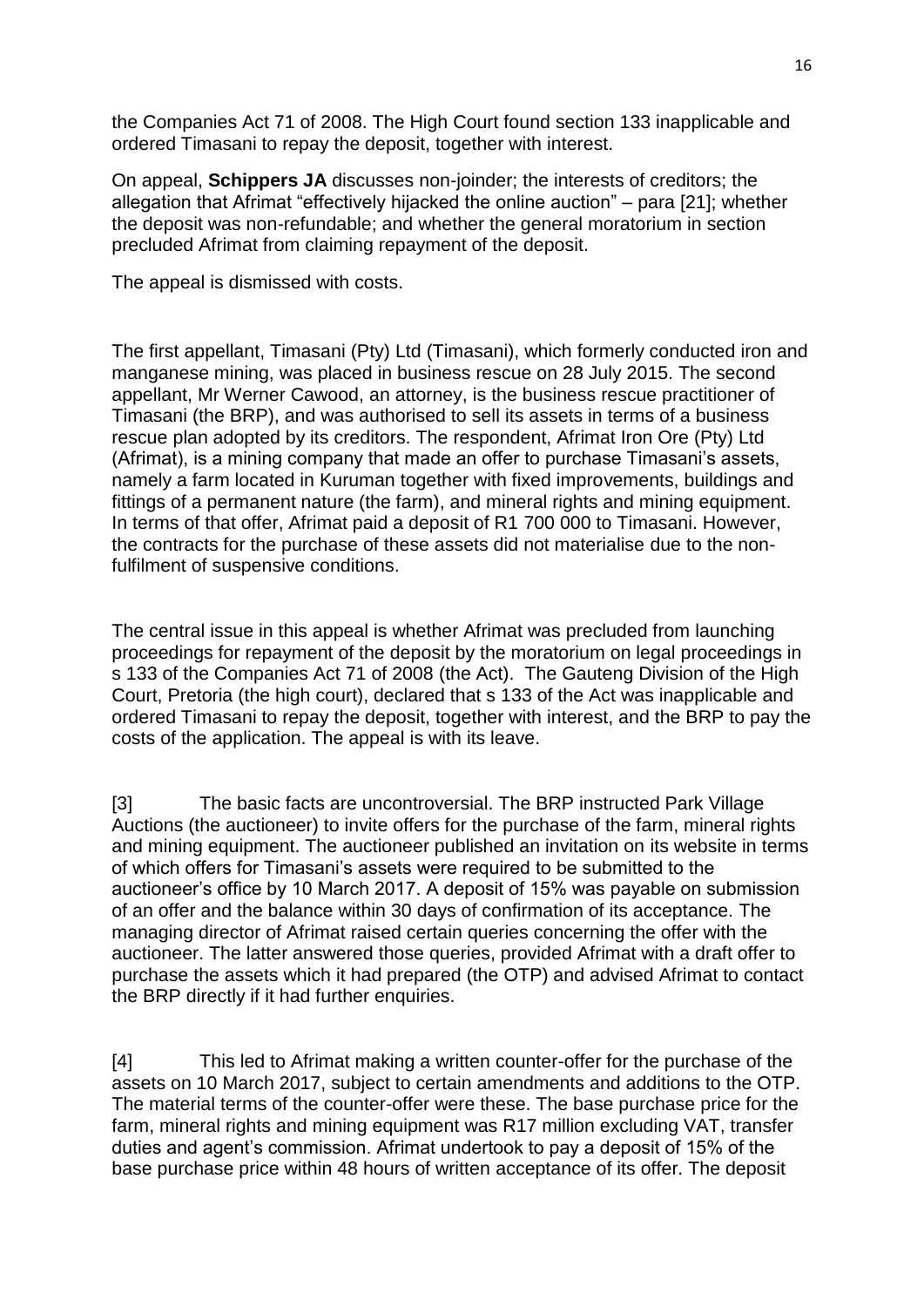was to bear interest which would accrue for Afrimat's benefit. The balance of the purchase price was payable upon fulfilment of the following conditions precedent: the conduct of a legal, technical and financial due diligence investigation yielding satisfactory results and approval of an agreement by Afrimat's Board of Directors. Afrimat would not be liable for any liabilities of Timasani, including any costs associated with its business rescue.

[5] By letter dated 27 March 2017, the BRP confirmed that Afrimat's offer had been circulated to all affected parties and unanimously accepted by creditors. The BRP was therefore authorised to accept Afrimat's offer on behalf of Timasani. The letter also stated the following. Afrimat's offer was accepted on the terms as supplemented in correspondence between the parties after receipt of Afrimat's counter-offer on 10 March 2017 (although a deposit of 15% of the purchase price was required in terms of the OTP, the parties had agreed subsequently on a deposit of 10%). The offer was also accepted on the basis that the agreed 21-day due diligence period would commence on 28 March 2017. The deposit of 10% of the purchase price of R17 million, ie R1 700 000 (the deposit) had to be paid directly into a separate investment account of Timasani held with Investec Bank. In conclusion the BRP said:

'We further confirm that the deposit will be retained on behalf of yourselves in this interest-bearing account pending the outcome of the due diligence proceedings and conclusion of the final agreements.'

[34] Thus, in Cloete Murray v FirstRand Bank,[21] the cancellation of an instalment sale agreement by a creditor rendered unlawful the continued possession by a company in business rescue of the goods that formed the subject matter of that agreement. This Court held that although the moratorium in s 133(1) of the Act grants the company breathing space, the legislature did not intend to interfere with contractual rights and obligations of parties to an agreement. Likewise, in Kythera Court v Le Rendez-Vous Café CC,[22] it was held that the moratorium did not preclude vindicatory proceedings or proceedings for the repossession or attachment of property in the unlawful possession of a company in business rescue. The case concerned legal proceedings for ejectment where a lease had been validly cancelled and the company was an unlawful occupier.

[35] Applied to the present case, the agreement in terms of which the deposit was paid did not materialise. It is trite that when a contract is subject to a suspensive condition which is fulfilled, the obligations under the contract become enforceable.[23] On the other hand, if the condition is not fulfilled then it is as if the contract never came into existence, ie it is regarded as being void ab initio.[24] A party who has made a payment under a contract in anticipation of the fulfilment of a suspensive condition is entitled to the return of the money, unless the contract provides otherwise.[25] Once Timasani and Afrimat did not conclude the draft agreements submitted by Afrimat, there was no right to retain the deposit because it was not money that belonged to the company; neither was it property lawfully in its possession. The agreement in regard to the deposit was that it would be held in a specific account and would accrue interest for the benefit of Afrimat. That made it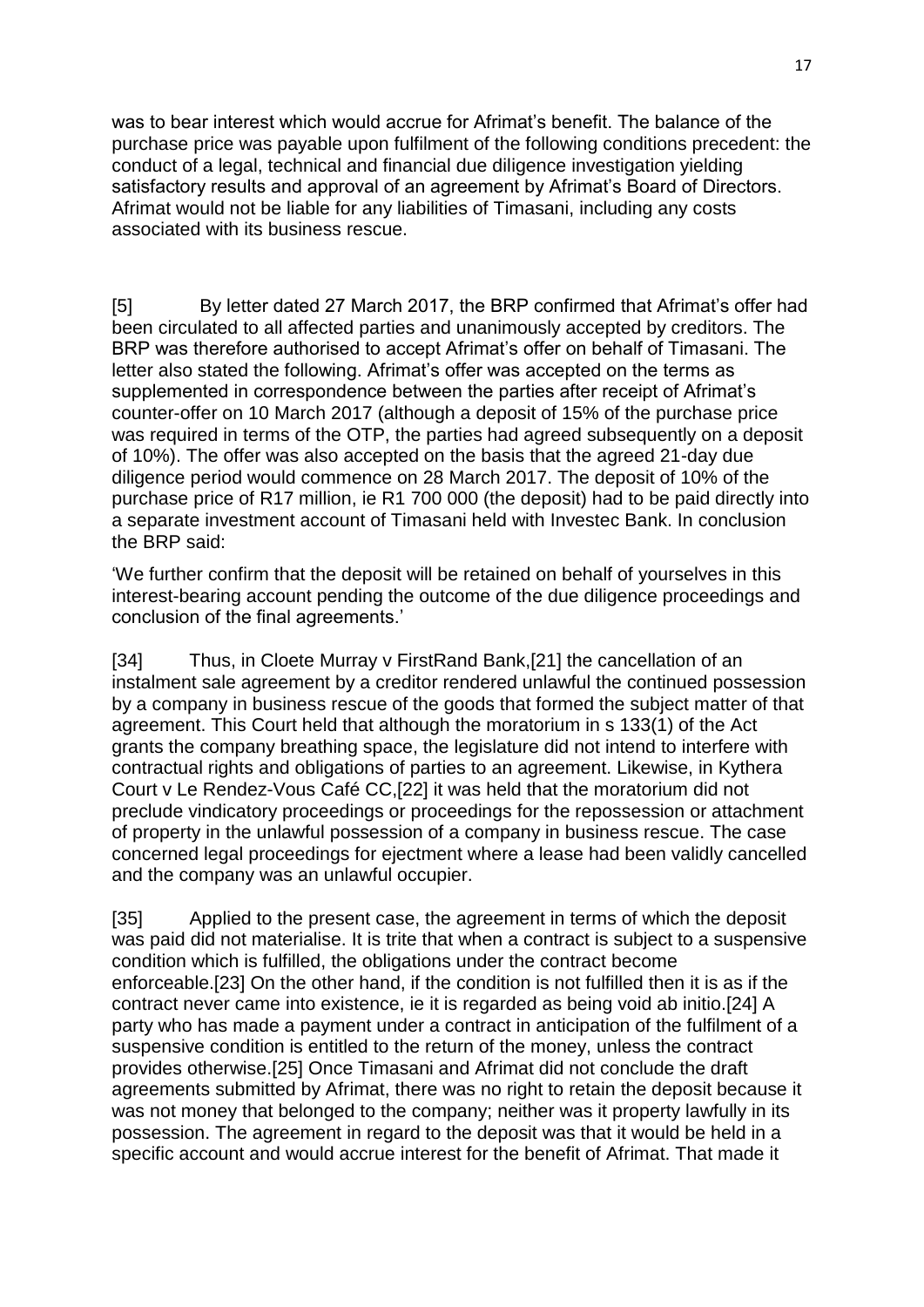clear that if the anticipated agreement did not materialise the deposit had to be repaid. Timasani was rightly ordered to repay the deposit.

[36] The deposit was not property over which Timasani exercised the powers of a trustee as contemplated in s 133(1)(e) of the Act. The high court, with reference to the definition of 'trustee' in the Concise Oxford Dictionary, namely 'a person or a member of the board given control or powers of administration of property in trust with a legal obligation to administer it solely for the purposes specified', concluded that s 133(1)(e) also limited the application of the moratorium.

[37] The high court erred. Timasani held no title to any trust property belonging to Afrimat. The deposit was not paid as property in trust. Timasani was not given any powers of administration typically exercised by a trustee, such as taking investment decisions regarding trust assets, advancing trust capital or distributing trust assets to beneficiaries. It did not incur any fiduciary duty in respect of the deposit. Fundamentally, Afrimat's claim was not founded on any breach of trust on the part of the appellants. The section is addressed to companies that hold funds in trust, such as incorporated firms of attorneys, estate agents, professional trustees and financial institutions owing fiduciary duties in terms of the Financial Institutions (Protection of Funds) Act 28 of 2001.

[38] In the result the appeal is dismissed with costs.

# **Cooper and another NNO v Myburgh and others [2021] 2 All SA 114 (WCC)**

Company law-directors – Section 424(1) of the Companies Act 61 of 1973 – Where the business of a company has been carried on recklessly or with intent to defraud creditors of the company or creditors of any other person or for any fraudulent purpose, the court may, on application, declare that any person who was knowingly a party thereto, shall be personally responsible, without any limitation of liability, for all or any of the debts or other liabilities of the company – Director's actions, which were not to the advantage of company's creditors, constituting reckless or fraudulent conduct within the meaning of section 424(1) of the Companies Act, attracting personal liability for company's debts.

As co-liquidators of a company ("Transport"), the applicants sought a declaration in terms of section 424(1) of the Companies Act 61 of 1973 that one or more of the respondents should be responsible, without any limitation of liability, for all of the company's debts.

A trust established by the first respondent ("Myburgh") was the owner of Transport. Myburgh was also the sole shareholder of the second and third respondents ("Trucking" and "Hauliers"). Myburgh was the sole director of Transport, which was liquidated at his instance. He was also the sole director of Trucking and Hauliers.

**Held** – Section 424(1) provides that where the business of a company has been carried on recklessly or with intent to defraud creditors of the company or creditors of any other person or for any fraudulent purpose, the court may, on application, declare that any person who was knowingly a party thereto, shall be personally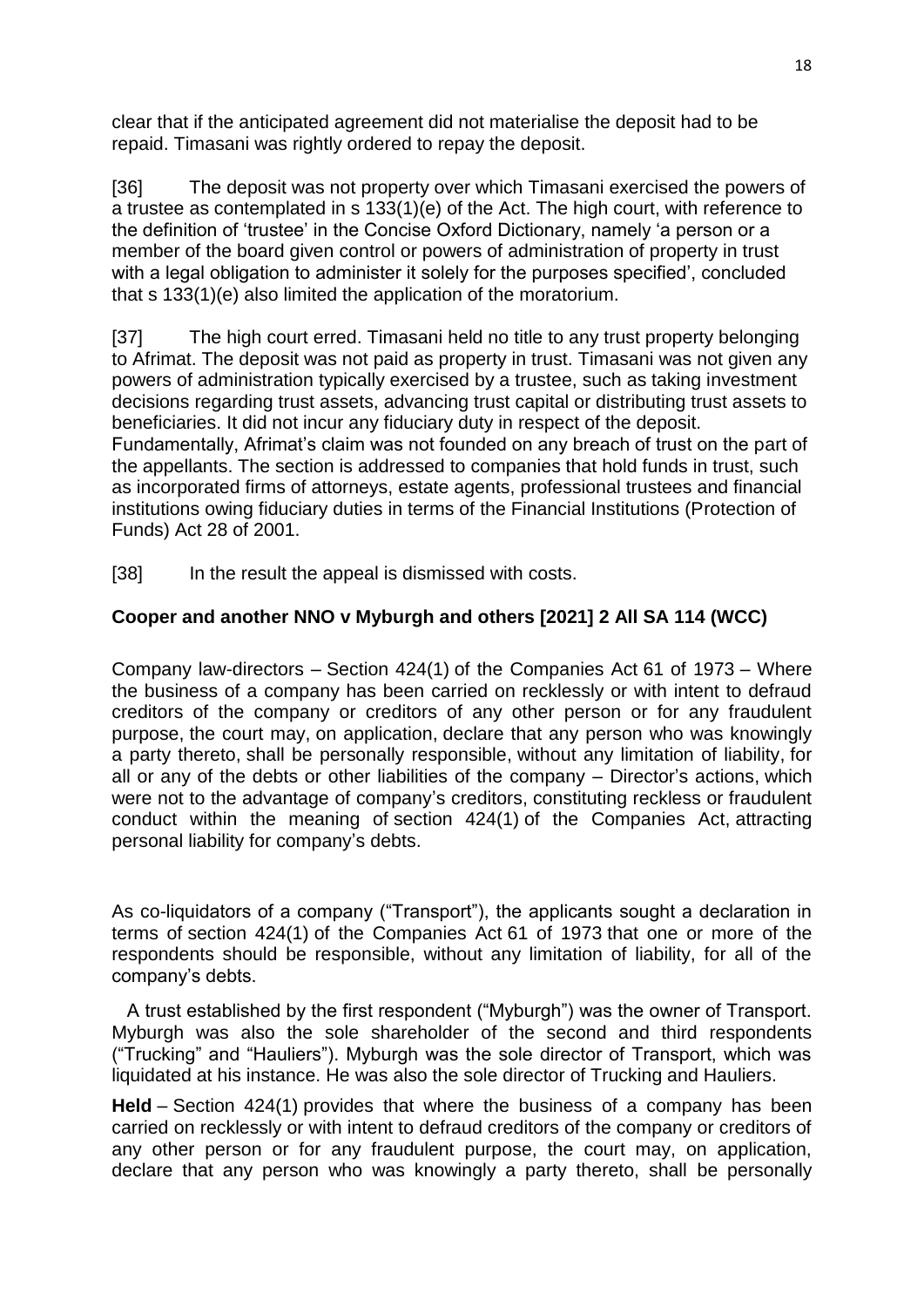responsible, without any limitation of liability, for all or any of the debts or other liabilities of the company as the court may direct.

When a company finds itself in financial difficulty, and especially if it is in a state of insolvency, those charged with the carrying-on of its business are obliged in addressing the situation to have reasonable regard for the interests of its creditors. The premise is that those involved in the carrying on of a company's business should not ordinarily permit it to continue to trade or carry on business in circumstances where it is reasonably foreseeable that it will be unable to pay its debts when they fall due. If that situation should arise, there is a duty on the persons concerned to conscientiously consider liquidation, business rescue, or a compromise with the creditors. A director has an affirmative duty to safeguard and protect the affairs of the company.

The evidence established that by 2014, Transport began experiencing serious financial difficulty. Myburgh responded by taking steps which could not be seen as being to the advantage of the company's creditors. On the contrary, they were manifestly, and foreseeably, to their prejudice. Myburgh, with the knowledge that Transport could not legitimately continue to trade because it was factually and commercially insolvent, decided to dispose of its assets to another company controlled by him. The effect of the transactions was to deprive Transport's creditors with currently due and payable claims of any hope of recovery. The Court accordingly held that a clear case of reckless, if not fraudulent, conduct within the meaning of section 424(1) of the Companies Act had been made out against Myburgh, and it issued a declaration that he bear personal liability for Transport's debts.

The Court then turned to the position of the trustees of the trust, whose authorisation, *qua* shareholders of Transport, was a prerequisite to the company's ability to dispose of all of its operational assets. The Court held that the disposal of the company's assets may be characterised as carrying on its business. The conduct of a company's business is ordinarily undertaken by its directors and employees, not by its shareholders. However, section 115 of the Companies Act 71 of 2008 introduces an exception to the ordinary position by taking control of the disposition of the greater part of a company's assets out of the hands of the directors and to put it in the hands of the shareholders. When shareholders exercise the control reserved to them in terms of section 115 over the alienation of a company's assets or undertaking they are obliged to have regard not only to their own interests, but also to the effect of their decision on the company's ability to meet its obligations to third parties. The seventh and eighth respondents, in blindly endorsing whatever Myburgh, as their co-trustee, put before them for signature implied that they abdicated their responsibilities as trustees. While that supported the conclusion that the trustees should be exposed to being declared personally liable in terms of section 424(1) of the 1973 Companies Act, the sixth to eighth respondents were joined in their capacity as co-trustees of the trust, not personally. The claim against the trustees in their personal capacity could succeed only if it were shown that the trust was a sham. That was not shown in this case. The claim against the sixth, seventh and eighth respondents thus could not succeed.